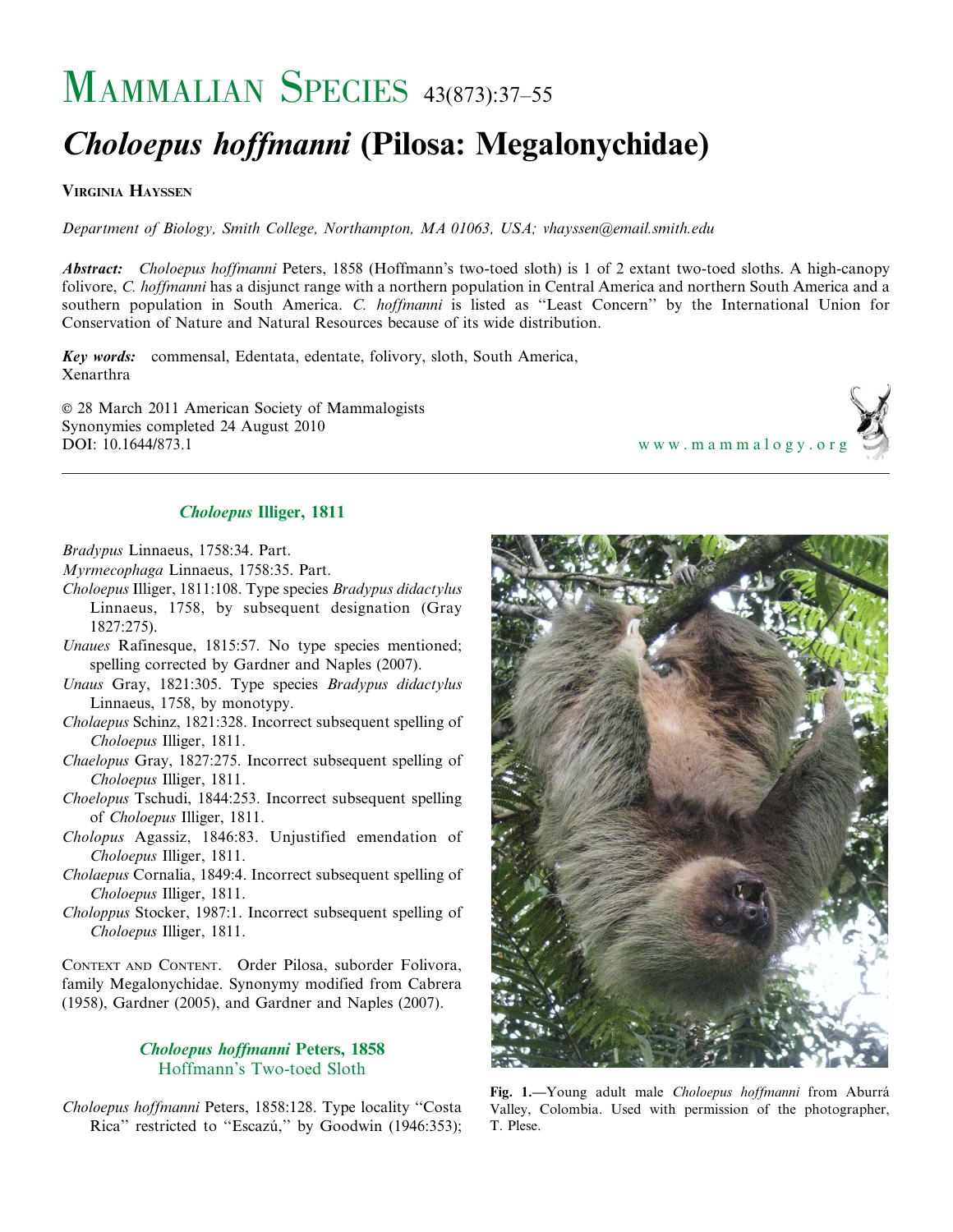corrected to "Heredia, Volcán Barba," by Wetzel and Ávila-Pires (1980:835).

- Choloepus didactylus Sclater, 1856:139. Type locality ''near David,'' Chiriqui, Panama. Not Bradypus didactylus Linnaeus, 1758.
- Choloepus hoffmanni peruvianus Menegaux, 1906:460. Type locality "Pérou."
- Choloepus agustinus Allen, 1913:470. Type locality ''near San Agustin (alt. 5000 ft.), Huila, Colombia.''
- Choloepus andinus Allen, 1913:472. Type locality ''Salento, West Quindio Andes (alt. 7000 ft.), Cauca, Colombia.''
- Choloepus capitalis Allen, 1913:472. Type locality ''Barbacoas, Colombia.''
- Choloepus didactylus pallescens Lönnberg, 1928:12. Type locality ''Calavera, a place near Roque on the way to Moyabamba," San Martín, Peru.
- Choloepus juruanus Lönnberg, 1942:29. Type locality "Santo Antonio, E. of Rio Eiru, S. of Rio Juruá," Brazil.
- Choloepus hoffmanni agustinus: Cabrera, 1958:211. Name combination.
- Choloepus hoffmanni capitalis: Cabrera, 1958:212. Name combination.
- Choloepus hoffmanni juruanus: Cabrera, 1958:212. Name combination.
- Choloepus hoffmanni pallescens: Cabrera, 1958:212. Name combination.
- Choloepus augustinus Wetzel and Ávila-Pires, 1980:834. Incorrect subsequent spelling of agustinus Allen, 1913.
- Choloepus hoffmani Swartz 1985:13A. Incorrect subsequent spelling of hoffmanni Peters, 1858.

CONTEXT AND CONTENT. Context as for genus. Synonymy modified from Cabrera (1958), Gardner (2005), and Gardner and Naples (2007). Choloepus hoffmanni has 5 subspecies with much intergradation (Gardner and Naples 2007). Cabrera (1958) treated florenciae Allen, 1913, as a subspecies of *C. hoffmanni* but Wetzel and Ávila-Pires (1980) correctly identified florenciae Allen, 1913, as a subspecies of C. didactylus. Thus, augustinus Allen, 1913, which had been treated as a synonym of florenciae, retains subspecific status. The following 5 subspecies are currently recognized (Gardner and Naples 2007):

- C. h. agustinus Allen, 1913:470. See above; andinus Allen is a synonym.
- C. h. capitalis Allen, 1913:472. See above.
- C. h. hoffmanni Peters, 1858:128. See above.
- C. h. juruanus Lönnberg, 1942:29. See above.
- C. h. pallescens Lönnberg, 1928:12. See above; peruvianus Menegaux is a synonym.

NOMENCLATURAL NOTES. The generic name Choloepus is from the Greek for maimed-footed perhaps in comparison with the three-toed sloth (Borror 1960; Gotch 1979). The species name *hoffmanni* is in honor of the German naturalist Carl Hoffmann. Other common names are perezoso, unau, unau d'Hoffmann (Meritt et al. 2008), and preguiça real (Lönnberg 1942).

#### DIAGNOSIS

The distribution of Choloepus hoffmanni (Fig. 1) may overlap that of the three-toed sloths Bradypus pygmaeus (pygmy three-toed sloth—Hayssen 2008) and B. variegatus (brown-throated sloth—Hayssen 2010). Choloepus is usually stockier and larger than Bradypus (Langworthy 1935). The faces of the 2 genera have striking visual differences: that of Choloepus is much more elongated, with a more-prominent fleshy nose, whereas that of Bradypus is much blunter (Langworthy 1935; Webb 1985). Bradypus has a long neck, whereas that of Choloepus is short (Wislocki 1928b). Choloepus has an anterior caniniform tooth (Fig. 2) that Bradypus lacks (Webb 1985). Bradypus has 3 digits on the manus that are partially fused and hairy volar pads (Mendel 1985), whereas Choloepus has only 2 unfused digits and hairless volar pads (Mendel 1981b). Bradypus has a tail, but Choloepus does not (Langworthy 1935). Bradypus has 8 or 9 cervical vertebrae compared with 6 in C. hoffmanni (Mendel 1985). The throat of *C. hoffmanni* is paler in color than that of Linné's two-toed sloth (C. didactylus-Adam 1999). In addition, hairs on the cheek and throat hairs in C. *hoffmanni* are shorter and finer than those on the neck and shoulder but are not shorter on the neck and throat in C. didactylus (Wetzel 1985; Wetzel and Ávila-Pires 1980). In C. *hoffmanni* the anterior maximal interpterygoid width is less than double the minimum posterior interpterygoid width (double in C. didactylus) and 3 pairs of foramina penetrate the anterodorsal portion of the interpterygoid space (2 pairs in C. didactylus-Wetzel 1985; Wetzel and Ávila-Pires 1980). C. hoffmanni usually has fewer cervical vertebrae than C. didactylus (6, range 5 or 6 versus 7, range 6–8—Maslin et al. 2007; Wetzel 1985). C. hoffmanni also has fewer precaudal vertebrae than C. didactylus (39 versus 41—Maslin et al. 2007).

#### GENERAL CHARACTERS

Mean external measurements (mm  $[SE, \text{range}, n]$ ) for Nicaraguan male and female Choloepus hoffmanni, respectively, were: total length, 607 (25.9, 570–680, 4), 635 (11.1, 570–710, 10); length of hind foot, 132 (4.1, 120–137, 4), 132 (3.4, 115–153, 13); and length of ear, 26.5 (0.86, 25–28, 4), 22.8 (0.95, 15–27, 13—Genoways and Timm 2003). Mean external measurements (mm or kg  $[SD, \text{range}, n]$ ) for adults of mixed sex collected from Costa Rica to Brazil were: total length, 621 (48, 540–720, 52); length of tail, 21 (5, 14–30, 12); length of hind foot, 123 (27, 100–150, 45); length of ear, 25 (4, 20–37, 33); and mass, 5.72 (0.69, 4.54–6.69, 13—Wetzel 1985). Measurements (mm) for 2 adult female and 1 adult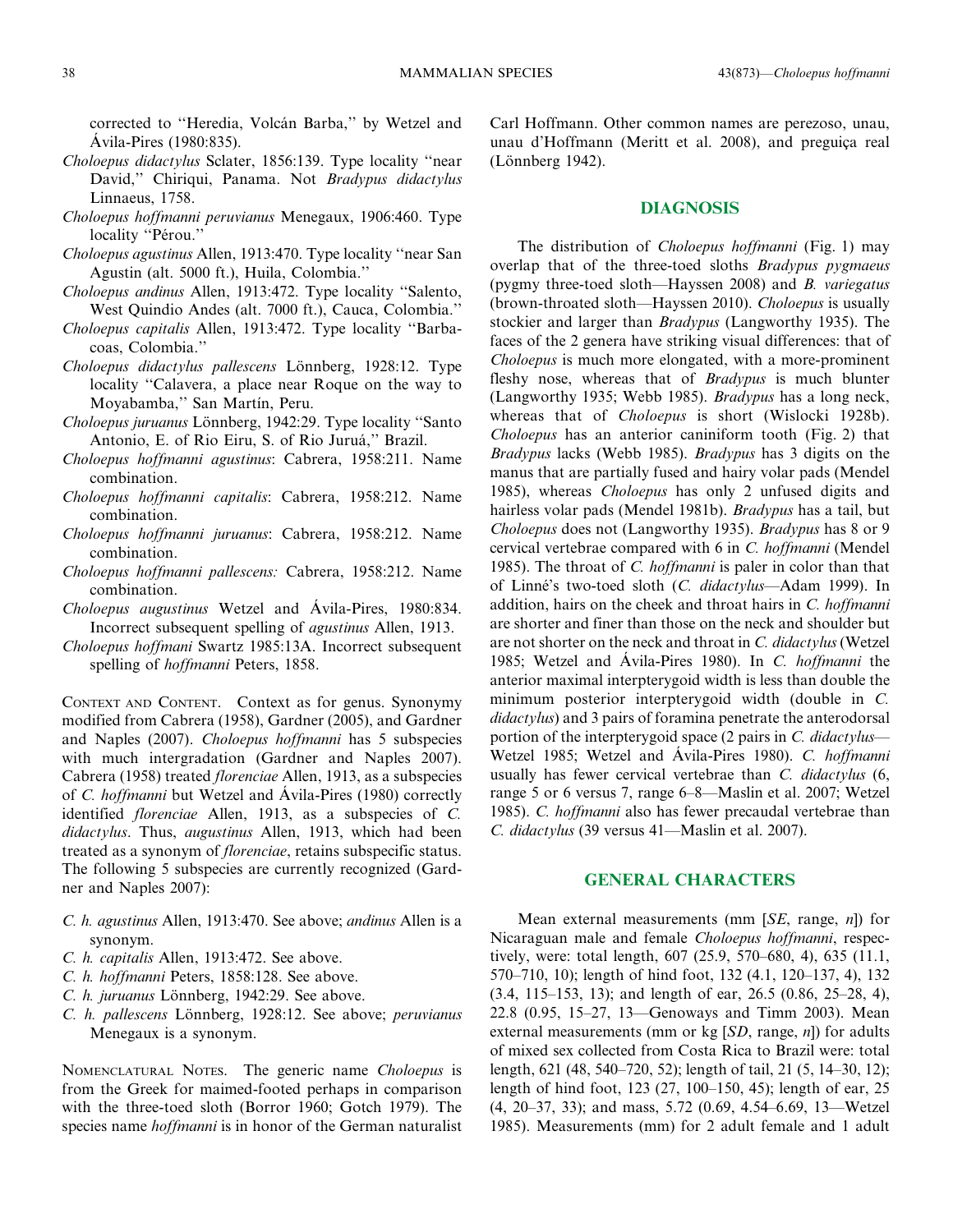

Fig. 2.—Dorsal, ventral, and lateral views of skull and lateral view of mandible of an adult Choloepus hoffmanni (United States National Museum 310364) from Arraijan, Panama. Greatest length of skull is 92.6 mm.

male *C. h. augustinus* were, respectively: total length, 600, 640, 637; length of hind foot without claws, 82, 102,  $\rightarrow$ ; length of front nails in a straight line,  $57, -, -$ ; length of front nails over the curvature,  $68, -, -$ ; length of middle hind nail in a straight line,  $46, \underline{\hspace{1cm}}, \underline{\hspace{1cm}}$  and length of middle hind nail over the curvature,  $53, -$ , - (Allen 1913). Measurements (mm) for 1 adult female C. h. capitalis were: total length, 690; length of hind foot without claws, 90; length of front claws in a straight line, 48; length of front claws over the curvature, 58; length of middle hind claw in a straight line, 44; and length of middle hind claw over the curvature, 53 (Allen 1913). An adult male C. h. juruanus was 520 mm in length (Lönnberg 1942). An adult female C.  $h$ . pallescens was 570 mm in length with a length of hind foot to end of middle toe pad of 93 mm; length of longest front claw from base of sheath, 53 mm; and length of middle hind claw, 46 mm (Lönnberg 1928).

Average body mass of C. hoffmanni was 5.72 kg (Gilmore et al. 2001) or 7.0–9.0 kg (Gillespie 2003). Body mass of 7 adult *C. hoffmanni* ranged from 3.3 to 6.4 kg (Goffart et al. 1967) and that of 20 C. hoffmanni was from 2.1 to 6.85 kg (Goffart 1971). Adult mass was 2.7–8.1 kg for captive and Panamanian animals (Meritt 1985). Two young C. hoffmanni collected in Barro Colorado Island, Panama, were 600–700 g in mass (Enders 1935). Animals from Costa Rica ( $n = 26$ ) ranged from 2.0 to 7.0 kg in mass (Hanley et al. 2008). In Nicaragua, mean mass of 4 males was 6.7 kg (range, 5.9–7.2 kg) and that of 13 females was 5.8 kg (range, 4.7–7.2 kg—Genoways and Timm 2003). Two females from Costa Rica had body masses of 2.8 and 3.3 kg (Callens et al. 1965). Masses of 5 females and 4 males from Costa Rica were 3.45–6.0 kg (Betz et al. 1967). A female from Recife, Brazil, had a mass of 4.6 kg (Goffart et al. 1962). One pregnant female ranged from 5.0 to 5.4 kg in mass, and 1 male ranged from 5.3 to 5.7 kg (Hill and Tenney 1974). Postpartum, the female had a mass of 4.2 kg (Hill and Tenney 1974).

Skulls are variable in external characteristics across individuals from the same locality (Gray 1871). X-ray computed tomography coronal scans of the skull and mandible of an adult are available (American Museum of Natural History 30765—Digimorph 2003). Greatest length of skull for 51 adults of mixed sex from Costa Rica to Brazil was 106.3 mm (*SE*, 0.6 mm; range, 97.8–116.5 mm,  $n = 51$ — Wetzel 1985). Mean cranial measurements (mm [SE, range,  $n$ ]) for male and female *C. hoffmanni*, respectively, from Nicaragua were: greatest skull length, 107.6 (1.18, 103.8– 110.8, 5), 104.1 (1.08, 97.7–111.1, 13); anterior zygomatic breadth, 67.2 (0.74, 64.2–68.8, 5), 63.3 (1.26, 58.8–71.3, 14); posterior zygomatic breadth, 67.9 (0.31, 67.2–68.6, 5), 63.6 (1.04, 58.6–69.3, 13); postorbital breadth, 35.0 (0.45, 33.8– 35.9, 5), 33.9 (0.49, 29.9–36.4, 14); length of squamosal process, 23.1 (1.15, 19.5–25.8, 5), 22.7 (0.85, 18.4–28.5, 14); length of maxillary toothrow, 24.1 (0.35, 22.7–24.5, 5), 23.5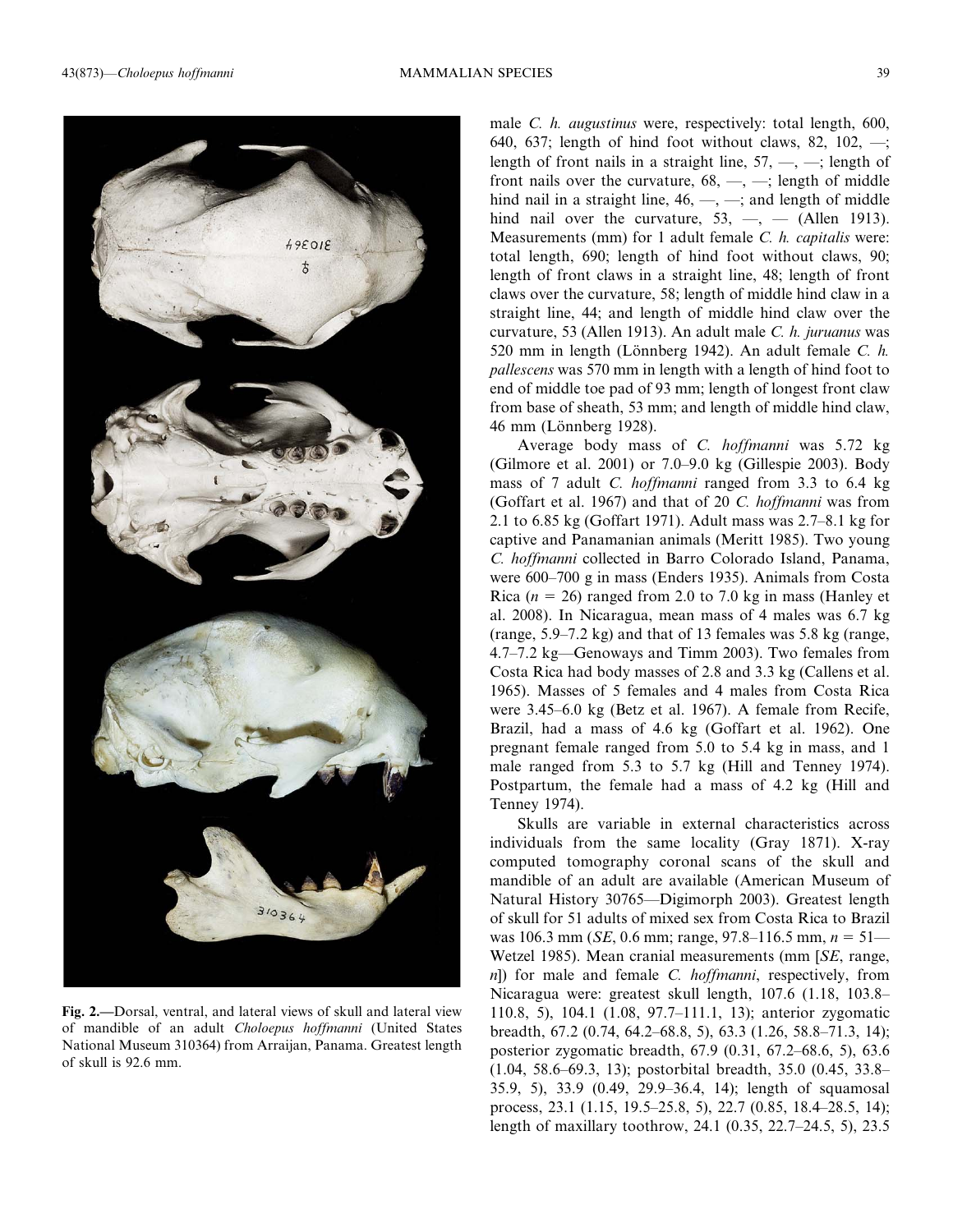(0.33, 20.3–25.1, 14); postpalatal length, 47.0 (0.49, 45.6– 48.1, 5), 46.3 (0.52, 41.1–49.9, 14); palatal breadth, 24.8 (0.29, 24.1–25.5, 5), 24.6 (0.25, 23.0–26.2, 14); braincase depth, 39.9 (0.50, 38.3–41.1, 5), 38.1 (0.54, 34.8–41.9, 14); breadth of antorbital bar, 8.0 (0.28, 7.5–9.1, 5), 7.0 (0.17, 5.8–8.0, 14); and length of descending jugal process, 29.4 (0.58, 27.6–30.7, 5), 26.4 (0.73, 21.8–32.2, 14—Genoways and Timm 2003). Cranial measurements (mm) from 3 adult females, 2 C. h. agustinus and 1 C. h. capitalis, respectively, were: occipitonasal length, 93, 111, —; condylobasal length,  $\sim$ , 112, 106; zygomatic breadth, 60, 65, 64; interorbital breadth, 31, 32.5, 30.5; breadth across postorbital processes, 53, 53.5, 55.5; least postorbital breadth, 38, 36, 33; mastoid breadth, 45, 47, 40; palatal length, 45, 50, 50; length of nasals,  $27, -32$ ; greatest width of nasals,  $24, -30$ ; least width of nasals, 15, —, 15; diastema, 9, 10, 10; length of upper toothrow, 21, 25, 23; breadth of rostrum at canines, 34.5, 35.2, 34.5; length of mandible, —, 84, —; height at condyle,  $\sim$ , 20,  $\sim$ ; and height at coronoid,  $\sim$ , 35,  $\sim$  (Allen 1913). Greatest length of skull for 107 adults was 75.8 mm  $(SD, 4.9$  mm; range,  $65.1-87.4$  mm) and mean length of mandibular spout of 108 animals was 1.4 mm (SD, 1.0 mm; range, 0.004–3.6 mm—Wetzel 1985). Skull measurements (mm) for 1 C. h. juruanus were: occipitonasal length, 110; condylobasal length, 110; zygomatic width, 72; interorbital breadth, 72; breadth across postorbital processes, 55.5; distance from foramin lacrymal to nasal opening, 22; least postorbital breadth, 35; mastoid breadth, 49; length of palate, 51; postpalatal length, 51; breadth of rostrum at canines, 36.5; diastema, 11; length of upper toothrow, 23; length of mandibular toothrow, 20; breadth of bulla, 7; breadth of fossa pterygoidea in front of bulla, 15; and least interspace between bullae, 12.5 (Lönnberg 1942). Skull measurements (mm) for 1 C. h. pallescens were: occipitonasal length, 100; condylobasal length, 106; zygomatic width, 61; interorbital breadth, 30.5; breadth across postorbital processes, 49; least postorbital breadth, 33; mastoid breadth, 47.7; length of palate, 45.5; mesial length of nasals, 31.2; greatest breadth of nasals, 23; least breadth of nasals, 12; diastema, 8; alveolar length of upper toothrow, 23; breadth of rostrum at canines, 32.7; distance between alveolar margins of 1st pair of cheek teeth, 16; and distance between alveolar margins of last pair of cheek teeth,  $11.5$  (Lönnberg) 1928). Males are larger than females in posterior zygomatic breadth, antorbital bar breadth, and descending jugal process length (Genoways and Timm 2003).

#### DISTRIBUTION

Choloepus hoffmanni occurs in 2 disjunct areas. The northern population ranges from Honduras and Nicaragua south into western Venezuela, and the southern population ranges from north-central Peru through southwestern Brazil to central Bolivia (Fig. 3; McCarthy et al. 1999; Meritt et al.



Fig. 3.—Geographic distribution of Choloepus hoffmanni (modified from Gardner and Naples 2007). Subspecies are: 1, C. h. agustinus; 2, C. h. capitalis; 3, C. h. hoffmanni; 4, C. h. juruanus; 5, C. h. pallescens. C. h. hoffmanni intergrades with C. h. agustinus in central Colombia and western Venezuela and intergrades with C. h. capitalis in southwestern Colombia. C. h. juruanus and C. h. pallescens intergrade in southeastern Peru.

2008; Salazar-Bravo et al. 1990). It occurs from sea level to 3,328 m (Enders 1940; McCarthy et al. 1999; Ureña et al. 1986). C. hoffmanni lives at elevations higher than 2,400 m in Braulio Carrillo National Park, Costa Rica (Ureña et al. 1986). The skull of one animal was found at 3,328 m above sea level on Turrialba Volcano, Costa Rica (Ureña et al. 1986). A single C. hoffmanni was captured 1,100 m above sea level in Guayas, Ecuador (Grimaldi et al. 1992), and 2 others were caught in Guyaramerin and Mururata, Bolivia (Le Pont and Desjeux 1992; Wetzel 1985). No fossils are known (Patterson and Pascual 1968).

#### FORM AND FUNCTION

Form.—General body hair is blond, buff, tan, or light brown in adults but may appear shaded pale green from algae that grows on the hairs (Gilmore et al. 2001; Meritt 1985). Facial hair is usually lighter than the hair on the rest of the body (Gilmore et al. 2001). Choloepus hoffmanni lacks a dense undercoat (McNab 1978). Abdominal hair is parted in the middle and flows toward the midback (Gilmore et al. 2001; Meritt 1985). A photomicrograph of a strand of hair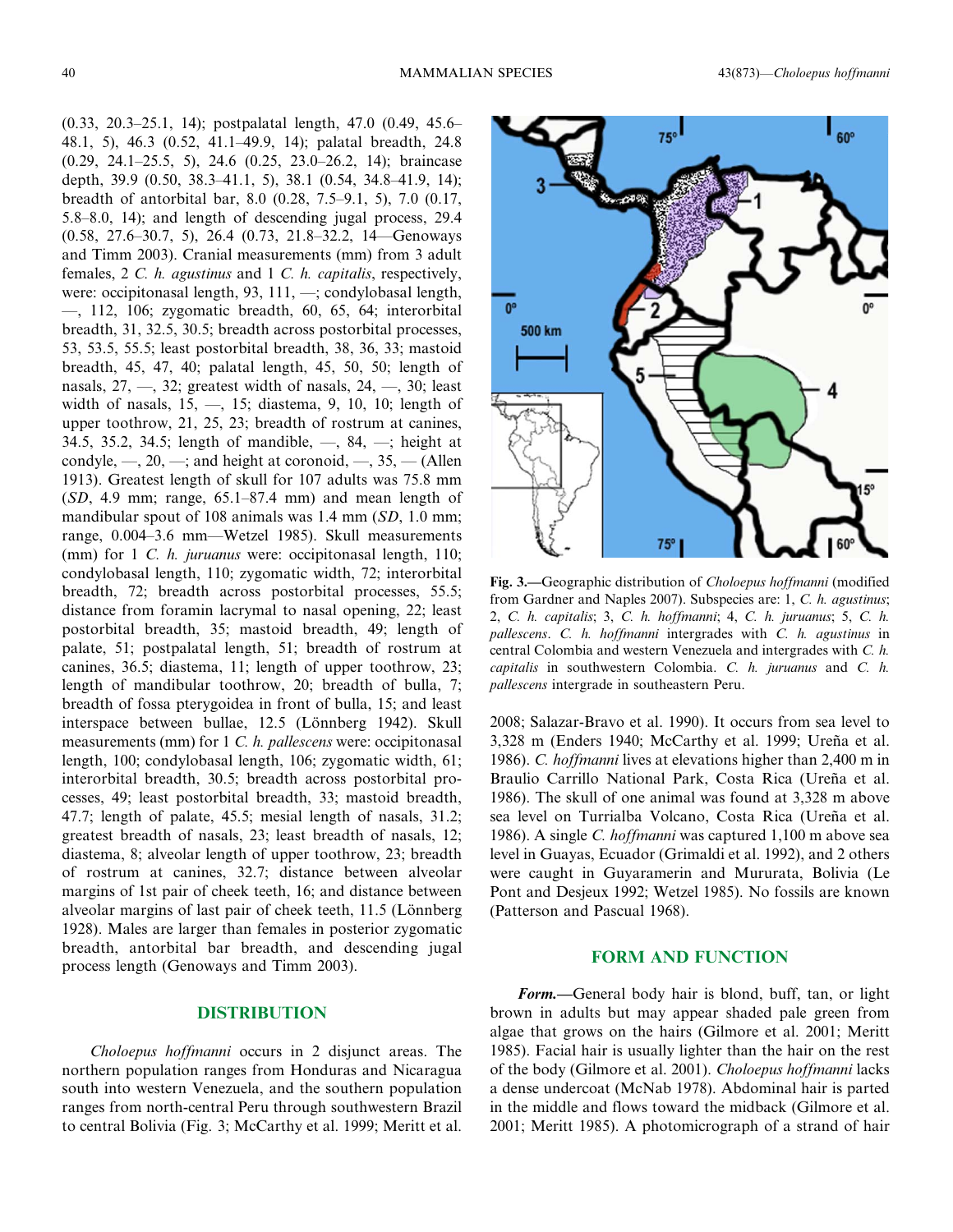shows 5 longitudinal ribs, each of which is enclosed within a scaly cuticle (Aiello 1985:figure 1e); the 3–9 furrows and ridges extend the length of each hair (Wujek and Cocuzza 1986). The maximum width of hairs is 0.16 mm (Wujek and Cocuzza 1986). Longest hairs on upper back are 17 cm (Lönnberg 1928). The cuticle is discontinuous around the hair shaft (Wujek and Cocuzza 1986). Hair is shaded from light to dark over the head and back (Gilmore et al. 2001). Sweat glands are present on the hairy portion of the body as well as being extremely large and abundant over the hairless snout, but are absent from the naked soles (Wislocki 1928b).

A tail remnant is palpable but not visible through the fur (Meritt 1985). Ears are round, thick, and covered with hair (Gilmore et al. 2001; Meritt 1985).

Incisors are absent; premolars and molars are indistinguishable, thus dental formula is i 0/0, c 1/1, p-m 4/3, total 18. The origin of the anteriormost tooth, counted here as a canine, is unclear and is usually described as caniniform (Webb 1985). The caniniform tooth may be visible when the mouth is closed and may cause a groove in the lower lip (Meritt 1985).

Facial muscles include musculus buccinatorius, m. cervico-auricularis, m. dilator, m. mandibulo-auricularis, m. nasolabialis, m. orbicularis, m. platysma, m. sphincter, and m. zygomaticolabialis (Naples 1985).

The eye has a wide, vascular, convex cornea with a deep anterior chamber and a thick lens. The cilary muscle is absent as is a Bowman's membrane. The pseudoangiotic membrane has only rods, and no macula (Goffart 1971; Watillon and Goffart 1969). Diameter of the optic fibers is less than 6 µm (Meulders et al. 1966). The retinal rods converge to ganglion cells and the axons make up a slender optic nerve about 1 mm thick (Goffart 1971). The retina lacks a central artery, and the optic papilla is small, round, and pale (Goffart 1971).

The ectotympanic is often poorly ossified (Patterson et al. 1992). An opening is present from the pterygoid sinus into the nasal passage (Patterson et al. 1992). Most specimens have a small to rudimentary mastoid process (Patterson et al. 1992). An illustration of the ear region of the cranium is available (Patterson et al. 1992).

The mean cochlear height is 4 mm and the width at the base of the cochlea is  $4,040 \mu m$  (Pye 1979). The cochlea is completely surrounded by thick bone, and the perilymphatic and endolymphatic spaces are small (Pye 1979).

Fore- and hind legs are nearly equal in length (Wislocki 1928b). Forelegs have 2 large, curved claws, whereas hind limbs have 3 (Meritt 1985). Each hind claw has a thick layer of unguis over the dorsum and sides of the distal phalanxes (Mendel 1981a). Fore claws average 5.5–6.5 cm and hind claws average 5.0–6.5 cm (Britton 1941). Average hind-claw length was digit II, 3.6 cm; digit III, 5.1 cm; and digit IV, 4.2 cm; but hind claws on living animals are typically 9– 10 cm (Mendel 1981a). Digits II and III are functional in the forefoot, whereas digits I and IV are splint-like metapodials. In the hind foot, digits II, III, and IV are functional, whereas I and V are splint-like (Mendel 1981a, 1981b). Digits of both forefeet and hind feet are syndactylus up to the distal interphalangeal joints and the volar surface has rubbery, thick-skinned, glabrous pads (Mendel 1981a, 1981b; Wislocki 1928b). On the hind feet, the plantar pad extends from the tip of the calcaneal tuberosity to the distal interphalangeal joint. Skin on the plantar is smooth and callus free (Mendel 1981a). Extensive anatomical description of the hind leg is available (Mendel 1981a).

Choloepus hoffmanni has 21 rib pairs forming a relatively noncompliant rib cage (Hoffman and Ritman 1984). Vertebral formula is 6 C, 23–25 T, 3–4 L, 5–6 S, 4–5 Ca, total 41–46 (Goffart et al. 1967).

Tissue composition  $(\%)$  of 2 animals was: bone, 14.4– 18.9; muscle, 26.2–27.4; and skin, 15.0–15.8 (Grand 1978). Body mass distribution  $(\%)$  of 1 animal was: hind limbs, 12.8; trunk, 76.2; and forelimbs 11.0 (Grand 1978). Skin thickness (mm) is throat, 4; back of neck, 4; back, 3; dorsum of head, 3; legs, 1–2; abdomen, 1.5–2.0; and over sacrum, 1 (Wislocki 1928a).

In 8 C. hoffmanni weighing 3.1–4.7 kg, average mass of the brain was 28.5 g or 0.73% of body mass (Goffart 1971). The auditory area of the cerebral cortex is small and located in the posterior part of the ectosylvian gyrus (Meulders et al. 1966). ''[N]ear the anterior end of the pallium, a vertical transverse fissure extends upwards from the rhinal fissure, and turns round the upper margin of the hemisphere to the mesial surface. … Behind this fissure a longitudinal fissure extends backwards, which separates a marginal saggital convolution … from a second longitudinal convolution'' lower on the cranial surface. Below this an arched fissure ''forms the upper limit of a third convolution'' (Turner 1890:121). A Sylvian fissure is not obvious (Turner 1890). The cerebral motor cortex has been mapped with respect to facial and neck musculature, mouth, foreleg, and hind-leg movements (Langworthy 1935). The allocortex is well developed but the isocortex is poorly differentiated (Callens et al. 1965; Gerebtzoff 1962). C. hoffmanni has 2 large olfactory bulbs and the piriform lobe is developed but limited by the posterior rhinal fissure (Callens et al. 1965).

The spinal cord of C. *hoffmanni* is 34 cm in length (Gómez-Osorio 1964). Nerve cells measure 30 µm in diameter, and glial cells range  $4-7 \mu m$  (Gómez-Osorio 1964). The vertebral canal holds a large intravertebral vein, which shifts the spinal cord to the left (Goffart et al. 1967). Spinal roots on the right cross the dorsal surface of the intravertebral vein in the middle and lower thoracic area (Wislocki 1928b). The cervical roots in 4 fetuses and 1 newborn C. hoffmanni were horizontal and become right angles lower down the spinal cord (Goffart et al. 1967). Anterior roots of myelinated fibers are  $1-16 \mu m$  in diameter, but fibers  $\leq 2 \mu m$  and  $> 14 \mu m$  are rare (Goffart et al. 1967).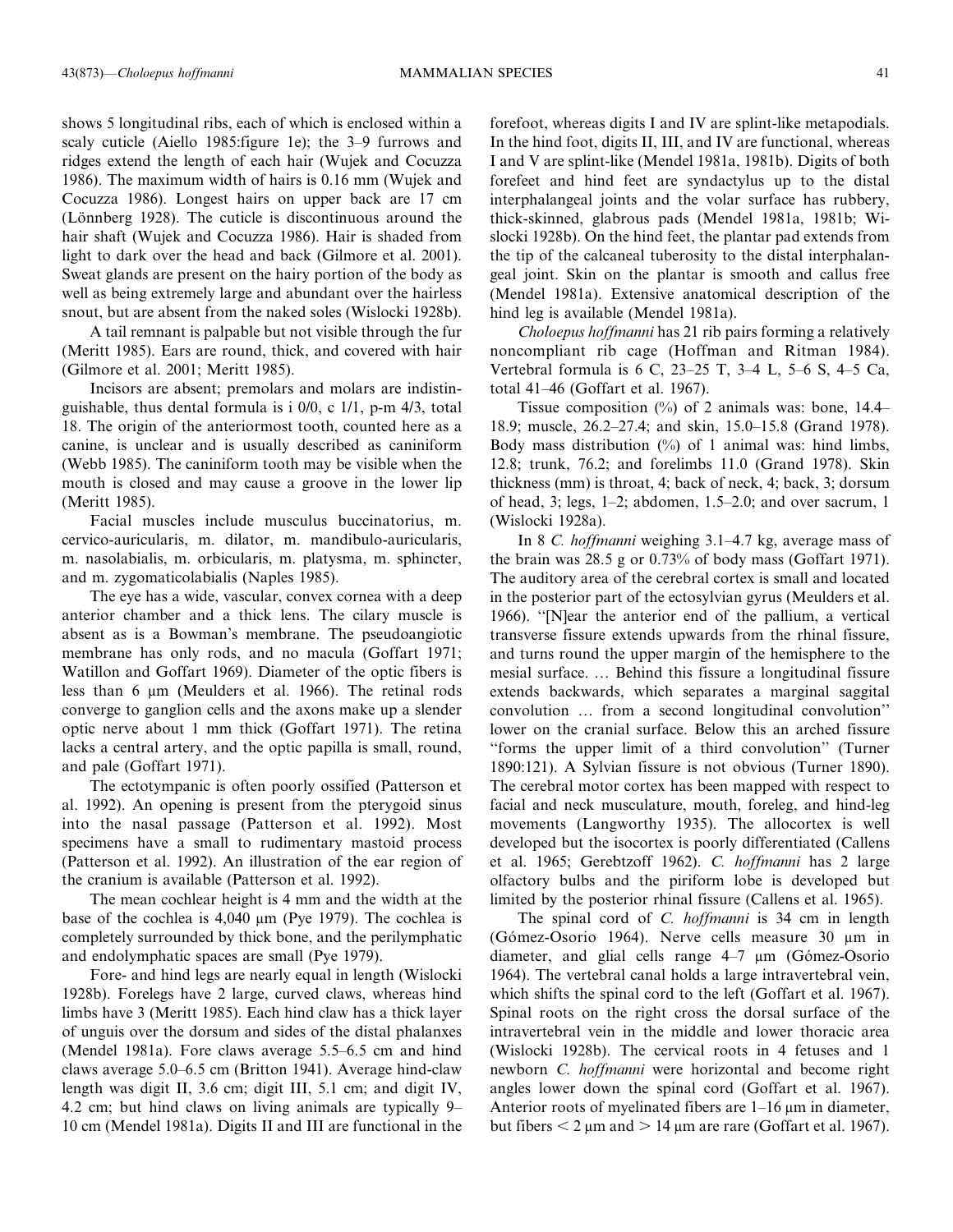The pyramidal tract is located in the lateral funiculus (Strominger 1969). Figures of neurons in the lumbar region in the nucleus of Clarke, and neurons and satellite cells in the pyriform lobe of the brain are available (Gómez-Osorio 1964). A diagram of the brachial plexus illustrates the positions of the cervical and thoracic vertebrae relative to the median, musculocutaneous, radial, and ulnar nerves (Giffin and Gillett 1996).

The pituitary gland lies in a noticeable shallow depression in the sphenoid bone, is markedly flattened, and is encapsulated by a heavy sheath of pigmented dura (Wislocki 1938). The pars tuberalis is completely missing; the pars intermedia is well developed; and the infundibular recess is extensive. Melanophores in the hypophysial region penetrate the hypophysis tissues (Wislocki 1938). Wet mass of the pituitary gland of 5 C. hoffmanni (1 male and 4 females) ranged from 57.0 to 77.0 mg, whereas dry mass was 11.2–15.2 mg (Fontaine and Goffart 1963). The adenohypophysis contains many colloid vesicles (Duchesne 1967).

Choloepus hoffmanni has little subcutaneous or abdominal fat (Wislocki 1928b), but extradural fat occurs in the spinal canal (Goffart et al. 1967) as well as around the aorta, kidneys, and urogenital passages (Wislocki 1928b). Body fat is orange or buff in color (Wislocki 1928b).

The external carotid artery contributes to the dura supply (Bugge 1979). The internal carotid artery departs from the common carotid artery and connects with the anterior carotid foramen. The anterior carotid foramen is between the petrosal and basioccipital bones. Intracranial circulation is established with spinal branches from the vertebral artery (Bugge 1979). Arterial and venous plexuses are present in the extremities (Wislocki 1928b). C. hoffmanni has a double vena cava, in addition blood from the hind limbs returns to the heart via both the venae cavae and also the infravertebral vein (Wislocki 1928b).

The heart is wide at the base relative to its length. The left ventricle forms the apex of the heart, and the axis from base to apex deviates from the midline by  $35^\circ$ . Little or no epicardial fat is present (Rowlatt 1980). The lungs have no lobes in the adult (Wislocki 1928b). The trachea is short, 9– 10.5 cm in length, and bifurcates upon entry to the thoracic cavity (Wislocki 1928b).

The large, 3-chambered stomach (Britton and Atkinson 1938) takes up much of the abdominal cavity (Wislocki 1928b). In a 4,134-g young adult, the stomach contents weighed 570 g, whereas the liver weighed 96.2 g; the spleen, 1.8 g; the pancreas, 5.3 g; the adrenals, 0.7 g; the kidneys, 23 g; the heart, 14.6 g; and the thyroid, 0.25 g (Wislocki 1928b). The cardiac portion of the stomach and the fundus are homologous to the rumen of ruminants although the fundus secretes mucus (Denis et al. 1967). A glandular prepyloric chamber is homologous to the ruminant abomasum (Denis et al. 1967). The gastric content of C. *hoffmanni* is rich in bacteria (Goffart 1971).

The gall bladder is small with a simple, straight neck and is buried in the parenchyma of the liver (Wislocki 1928b). It contains about 1 ml of dark green bile (Wislocki 1928b). Internally the walls are thin and the mucosa is ''thrown everywhere into delicate elevations'' (Wislocki 1928b:345).

The spleen is roughly triangular, flattened, and fused at the hilum with the pancreas (Wislocki 1928b). The pancreas is fleshy, compact, and yellowish orange with microscopic islets of Langerhans (Wislocki 1928b).

The gray-brown adrenals measure 30 mm by 7 mm and lie in an anterior to posterior axis (Betz et al. 1967). Adrenals are located on both sides of the aorta (Dresse and Gerebtzoff 1962). Kidneys are not associated with the adrenals (Dresse and Gerebtzoff 1962). Mass of adrenal glands is 0.015–0.02% of total body mass (Betz et al. 1967) or 334 mg/ kg (Philippot et al. 1965). Adrenal glands as a percentage of adult mass for 7 females (range, 2,950–5,150 g) and 10 males (range,  $2,250-5,200$  g), respectively, were on average (SE): 0.014%, 0.016% (0.0006, 0.0006—Hartman 1959). The adrenals are encapsulated by connective tissue, and the adrenal cortex and medula are separated by a thin layer of connective tissue (Betz et al. 1967). The cortex is bright yellowish orange (Wislocki 1928a). Distinct clusters of large cells are grouped around a central axis in the medulla (Hartman 1959). Cells with noradrenaline are grouped in islets on the periphery of the adrenal medulla (Dresse and Gerebtzoff 1962). Dopa, dopamine, and adrenaline also are present in the adrenal medulla (Dresse and Gerebtzoff 1962). Descriptions of the fasciculata, glomerular, and reticular zones of the adrenal cortex are available (Betz et al. 1967).

Average mass of the thyroid gland is 346 mg, or 72 mg/kg gross body mass (Goffart 1971). The ratio of thyroid mass to body mass is 0.109 (Goffart 1971). The paired glands are orange, spindle-shaped, and gelatinous (Wislocki 1928b).

External genitalia are inconspicuous (Meritt 1985). Both sexes have a small genital protuberance that is smaller in females (Meritt 1985). Testes are within the abdomen (Meritt 1985) with abundant interstitial tissue with large, polygonal, yellow cells (Wislocki 1928b). Paired seminal vesicles are large: the tubes reach 10 cm in length when straightened (Wislocki 1928b). A prostate gland is present (Wislocki 1928b). The pear-shaped uterus has a single cavity with fallopian tubes coiled to either side that open through a ''fringe of fimbria'' to the pouched, bilobed ovaries (Wislocki 1928b:349).

A freshly delivered, lobular placenta measured 200 by 160 by 10 mm (Benirschke and Powell 1985). The umbilicus is about 100 mm at term and contains 2 arteries and 1 vein (Benirschke 2008). The endotheliochorial placenta is laminar with multiple cotyledons separated by thin maternal septa with large maternal blood vessels (Benirschke 2008; Soma 1976; Wislocki 1928a). Vitelline tissue is absent and the amnionic sac lies against the chorion (Benirschke 2008). An image of a placenta and a photomicrograph of an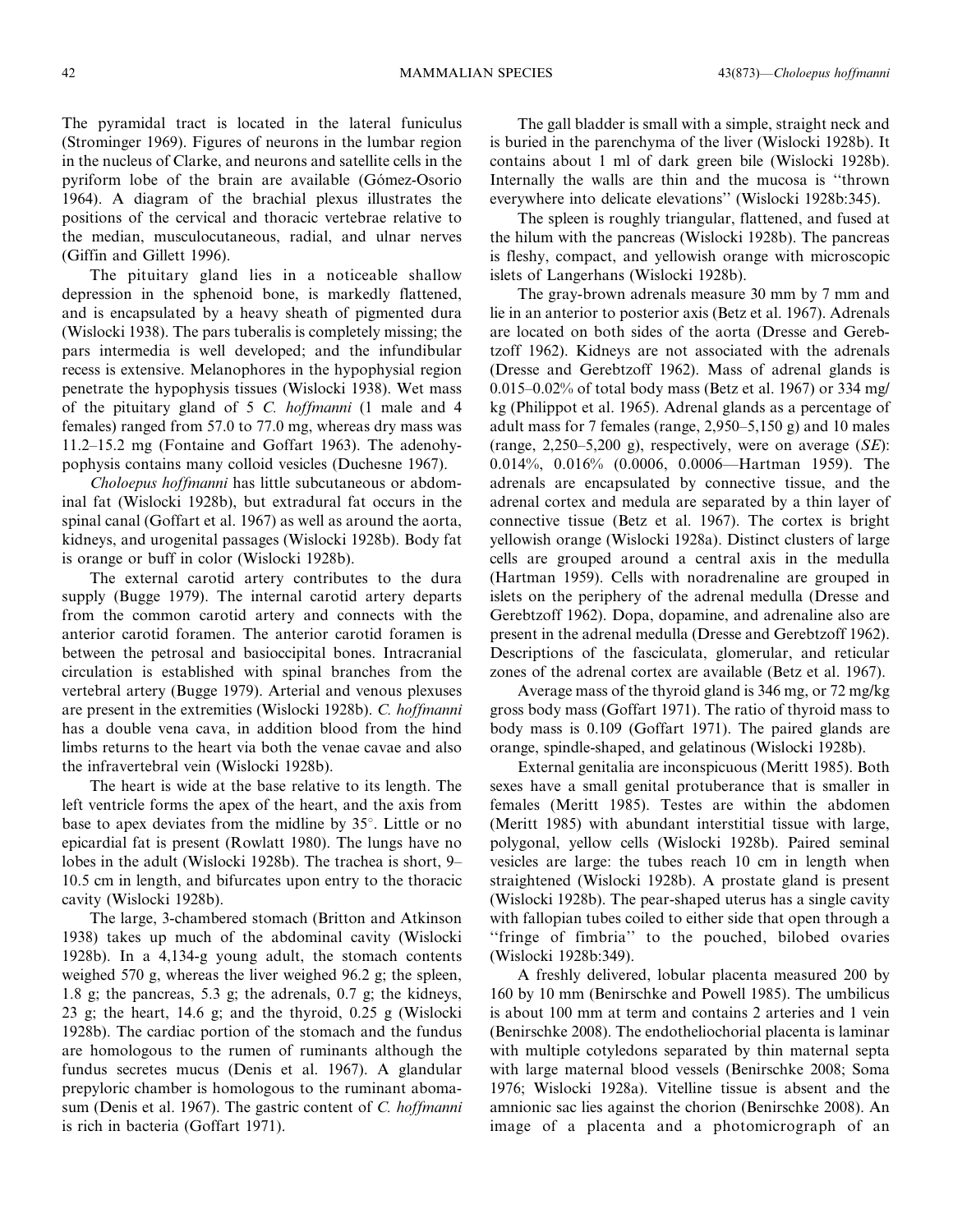implantation site and the placental labyrinth are available (Benirschke 2008).

All the muscles of *C. hoffmanni* are red and the deep muscles (i.e., leg) are darker (Goffart 1971; Wislocki 1928b). Thick filaments of the limb muscles are organized in a hexagonal array and the thin filaments are arranged in an orthogonal array. Thick filaments and thin filaments are about 1.5  $\mu$ m and 2.6  $\mu$ m long, respectively (Goffart 1971). Contraction time of hind-limb muscles is 100–150 ms (Goffart 1968) and isometric contraction time for a single twitch was 100–175 ms (Enger and Bullock 1965). The twitch time increased from 70 to 350 ms when the temperature decreased from  $36^{\circ}$ C to  $9^{\circ}$ C (Enger and Bullock 1965).

**Function.**—Eyes are mobile and partially retractable (Gilmore et al. 2001; Meritt 1985). This trait is why Choloepus hoffmanni sometimes appears pop-eyed when stressed or threatened (Gilmore et al. 2001). The circular pupil never fully dilates (Meritt 1985). Due to a very convex cornea and thick lens, the shortsightedness of C. hoffmanni is about 3–4 diopters (Goffart 1971). The actions of the vestibular-ocular system are qualitatively similar to those of rabbits and cats but less intense (Demanez et al. 1968). The pupils of C. hoffmanni can be paralyzed with 0.2% atropine (Meulders et al. 1966).

Partitions of the abdominal hair allow for efficient water runoff (Gilmore et al. 2001). The rib cage maintains a constant shape prone versus supine as the diaphragm shift is pistonlike (Hoffman and Ritman 1984). During bending, limb bones are loaded with either tension or compression superimposed on the bending (Swartz 1985). Myoglobin is slightly heterogeneous and the isoelectric pH of oxymyoglobin is 6.75 with 10% of the myoglobin having an isoelectric point of 7.15–7.20 (Jammaers 1965). The tetanus to twitch ratio varies between 3.5 and 5.8 (Goffart 1971) or 4–5.8 (Goffart et al. 1962). A fused tetanus exerts a maximum of 1.62–4.65 kg/cm<sup>2</sup> of force (Goffart et al. 1962). Leg muscle time reactions in response to electrical shocks are: extensor digitorum longus, 122–135 ms; tibialis anticus, 120–122 ms; gastrocnemius internus, 109 ms; and gastrocnemius externus, 96–152 ms (Goffart et al. 1962).

The descending portion of the zygomatic arch allows attachment of the masseter muscles in a horizontal plane such that forward and backward movements of the mandible occur during mastication (Sicher 1944). Flexor muscles of the limbs, torso, and neck are powerful (Toole and Bullock 1973). Modifications of limb and trunk muscles and joints facilitate suspensory posture and locomotion (Grand 1978). An ergographic recording of muscle contraction is available (Toole and Bullock 1973). Activities of myosin (ethylenediaminetetraacetic acid–activated adenosine triphosphatase and calcium-activated adenosine triphosphatase) and glycolytic (hexosephosphate isomerase, phosphoglucokinase, aldolase, triosephosphate isomerase, glyceraldehyde-3-phosphatedehydrase, lactatedehydrogenase, phosphoglycerate kinase, and pyruvatekinase) enzymes from the biceps gracilis, subcutaneous muscle of the abdominal wall, pectoralis major, biceps femoralis and adductor magnus, and ventricle have been measured (Toole and Bullock 1973). Actin-activated,  $Ca^{2+}$ -activated, and ethylenediaminetetraacetic acid–activated adenosine triphosphatase activities of myosins from extensor digitorum longus, gastrocnemius medialis, gastrocnemius lateralis, tibialis anterior, claw flexor (anterior limb), diaphram, and tibialis anterior muscles are available (Bárány et al. 1967).

Two *C. hoffmanni* had normal clinging and climbing locomotion after removal of their cerebella (Murphy and O'Leary 1973). In decerebrated animals, flexor rigidity occurs in the limbs, claws, and trunk; reflex hanging also occurs. Removal of red nuclei results in rigidity in the trunk and limbs, and the animal's posture resembles the ''resting position.'' Removals made above the red nuclei result in rigidity in the claws, and the animals are able to hang in normal active positions (Richter and Bartemeier 1926).

Mean rectal body temperature is  $34.2^{\circ}$ C (Enders and Davis 1936), 34.4 °C (range, 33.4–35.7 °C—Britton and Atkinson 1938), 34.5°C (McNab 1978), and 34.6°C (Britton and Kline 1939a). Rectal temperatures ranged from  $31.8^{\circ}$ C to 33.8°C for 2 animals (Hill and Tenney 1974), from  $32.6^{\circ}$ C to  $34.4^{\circ}$ C for 5 animals (Enger and Bullock 1965), and from  $34.5^{\circ}$ C to  $35.5^{\circ}$ C for 4 animals (Goffart et al. 1962). A 2week record of body temperature of 2 males and 2 females between 0730 and 1600 h provided a mean of  $32.9^{\circ}$ C (range,  $30.5-34.2^{\circ}$ C—Meritt 1985). In animals from Panama, body temperature was  $29.4-32.8$ °C (Richter and Bartemeier 1926) and rectal temperature was  $33.4-35.7^{\circ}C$  (Britton and Atkinson 1938; Enders and Davis 1936). Rectal temperature of 1 pregnant *C. hoffmanni* varied from  $32.2^{\circ}$ C to  $32.8^{\circ}$ C prepartum, and from  $31.8^{\circ}$ C to  $32.2^{\circ}$ C postpartum (Hill and Tenney 1974). In C. hoffmanni body temperature varies  $2.6^{\circ}$ C in 24 h when ambient temperature is kept constant (Goffart 1971). Body temperature of a single, free-living C. hoffmanni over 2 days ranged from  $33.3^{\circ}$ C to  $40.6^{\circ}$ C (Montgomery and Sunquist 1978). Body temperature rose  $0.5^{\circ}$ C after 3 min of threatened attack (Britton and Kline 1939a). Subcutaneous limb temperature was  $27.2-30.9^{\circ}$ C and deep in the muscle was  $0.5^{\circ}$ C higher (Enger and Bullock 1965).

In 3 C. *hoffmanni* the body temperature dropped  $10^{\circ}$ C when exposed to cold but pH of the blood did not change significantly (Marder and Reeves 1967). The alveolar carbon dioxide level decreased; oxygen content and arterial blood pressure remained stable; but heart rate dropped (Marder and Reeves 1967). Normal arterial pH was 7.441 and normal partial pressure of carbon dioxide was 36.1 mm Hg (Marder and Reeves 1967).

The metabolic rate (ml  $O_2$  kg<sup>-1</sup> min<sup>-1</sup>) of *C. hoffmanni* was 3.51, range, 3.08–4.04 (Lemaire et al. 1969) and 3.1–3.8 (Irving et al. 1942). Mean basal metabolism of 3 animals was 0.188 ml  $O_2 g^{-1} h^{-1}$  (McNab 1978). The metabolic rate of 1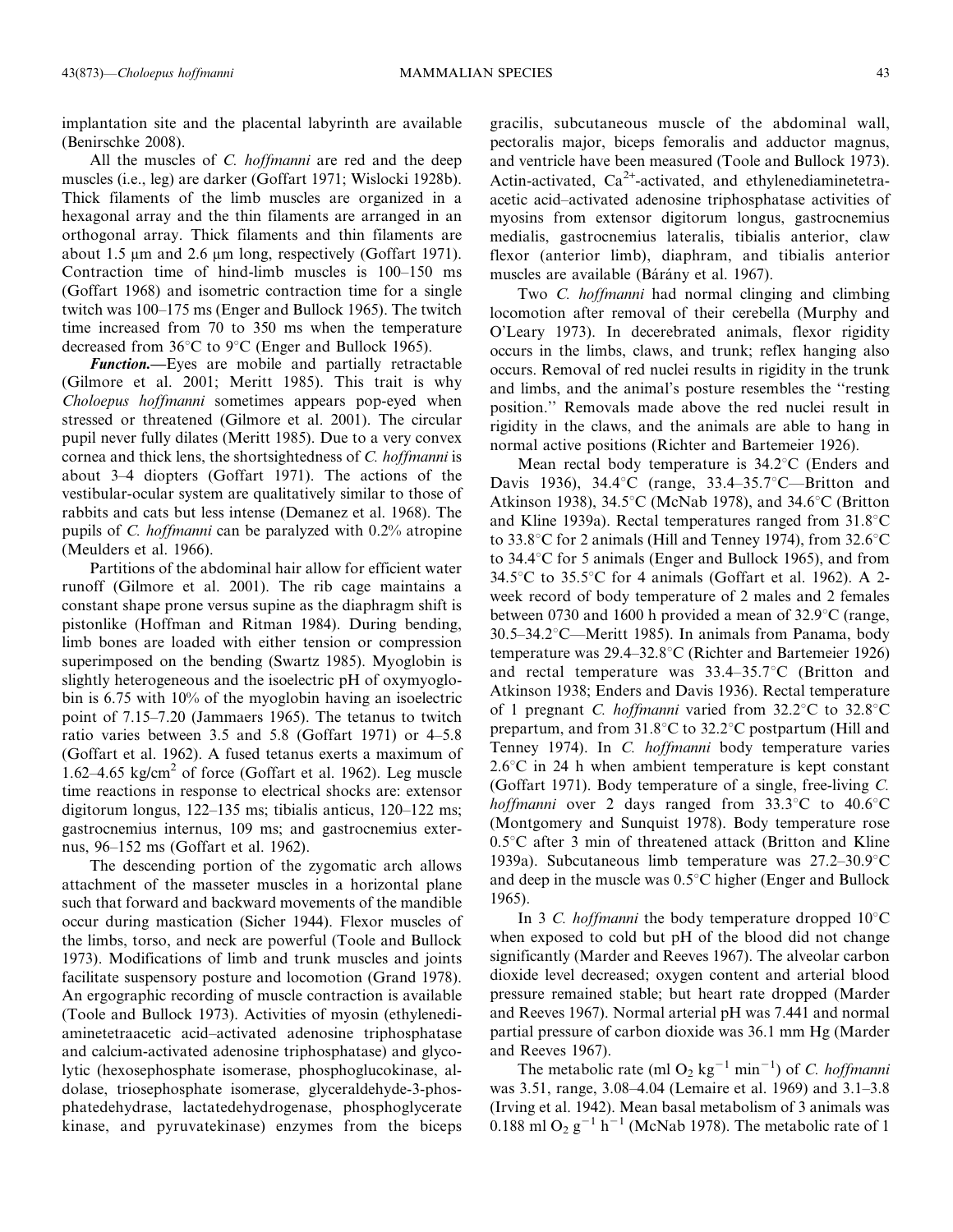lightly anesthetized *C. hoffmanni* was 3.5 ml  $O_2$  kg<sup>-1</sup> min<sup>-1</sup> (Hill and Tenney 1974). Thermal conductance is estimated at 0.010–0.018 ml O<sub>2</sub> g<sup>-1</sup> h<sup>-1</sup> °C<sup>-1</sup> depending on the estimate of the lower limit of thermoneutrality (12 $\degree$ C versus 24 $\degree$ C, respectively—McNab 1978).

Respiratory rate is 13–14 breaths/min; average ventilation is 190 ml  $kg^{-1}$  min<sup>-1</sup>; the average tidal volume per kilogram body weight is 19.0 ml; heart rate is 0–100 beats/ min (Goffart 1971; Goffart et al. 1962). Mean respiration rate for free-ranging and captive animals in Panama was 9 breaths/min (range 8–11 breaths/min—Meritt 1985). The mean respiratory rate of anesthetized C. hoffmanni was 8.0– 11.0 breaths/min compared with 27.0–39.2 breaths/min just prior to anesthesia (Hanley et al. 2008). Awake, resting animals used 13–14 breaths/min and used 150–220 ml air  $kg^{-1}$  min<sup>-1</sup> (Irving et al. 1942). Mean respiratory values for a pregnant female and the same female postpartum followed by a range of values for 1 male are: alveolar carbon dioxide level/partial pressure of carbon dioxide in arterial gas (torr), 32.5, 35.0, 37.3–40.0; alveolar oxygen level/partial pressure of oxygen in alveoli (torr), 117, 114, 109–110; respiratory frequency (breaths/min), 10.9, 11.1, 14.2–16.1; tidal volume (ml), 147, 103, 47–51; and ventilation rate (ml/min), 1.57, 1.09, 0.67–0.82 (Hill and Tenney 1974).

When carbon dioxide in the air was increased from 33 to 60 torr, respiratory frequency of a male C. hoffmanni increased from 16.1 to 17.5 breaths/min and his tidal volume increased from 47.7 to 166 ml (Hill and Tenney 1974). When oxygen in the room decreased from 109 to 47 torr, respiratory frequency of the male increased from 16.1 to 20.3 breaths/min and tidal volume increased from 47.6 to 115 ml (Hill and Tenney 1974). For a female C. hoffmanni, respiratory frequency increased from 10.3 to 12.6 breaths/ min and tidal volume increased from 175 to 542 ml when carbon dioxide in the air level increased from 33 to 53 torr. When oxygen fell from 117 to 43 torr, respiratory frequency of a female increased from 10.3 to 13.3 breaths/min, while tidal volume decreased from 175 to 140 ml; a further decrease of oxygen to 28 torr increased tidal volume to 251 ml, while respiration frequency was 10.9 breaths/min (Hill and Tenney 1974).

After 45 min of anesthesia, respiratory rate (SD) dropped in males and females from 27.0 (8.7) to 11.0 (5.7) breaths/min and 39.2 (20.1) to 9.7 (5.2) breaths/min, respectively. Prior to anesthesia, heart rates were 94.9 (17.5) beats/min. Mean systolic blood pressure was 104.6 (19.7) mm Hg. Heart rate (beats/min) dropped from 90.5 (16.6) to 60.8 (7.4) and 95.3 (16.7) to 59.8 (9.3) in males and females, respectively. Systolic blood pressure (mm Hg) dropped from 121.4 (22.2) to 96.4 (21.0) and 129.7 (13.0) to 96.6 (15.6) in males and females, respectively (Hanley et al. 2008).

Choloepus hoffmanni cannot go without breathing for more than 20 min (Irving et al. 1942). In one C. *hoffmanni* arterial blood level (ml  $O_2$ ) decreased from about 16 to 1

after 13 min of arrested breathing. The blood lactate level  $(mg\%)$  increased from less than 10% to greater than 50% after 10 min, and then increased to about 60% during early recovery from arrested breathing before decreasing again. During rebreathing, the oxygen level in alveolar air (vol%  $O_2$ ) decreased from 16% to 2%, while carbon dioxide level (vol%  $CO<sub>2</sub>$ ) increased from about 4% to 12% (Irving et al. 1942).

Strychnine (1 mg/kg) injected into the heart rapidly causes tonic flexor convulsions, whereas pentobarbital (35 mg/kg) results in relaxation from tonic flexion but causes flexor jerks (Esplin and Woodbury 1961).

Bacteria break down cellulose into sugars that are converted to volatile short-chain fatty acids by microbial fermentation in the 3-chambered stomach (Denis et al. 1967; Jeuniaux 1962). The fatty acids are absorbed by the gastric mucosa and then moved into the gastric veins (Denis et al. 1967). Water reabsorption occurs in the prepyloric muscular chamber of the stomach (Denis et al. 1967).

The adrenals of *C. hoffmanni* contain ascorbic acid at 90 mg/100 g, cholesterol at 300 mg/100 g, and hydroxycorticosteroids at 889 mg/100 g (Palem-Vliers et al. 1962). Plasma corticosterone is 18 mg/100 ml and plasma cells in the adrenals contain hydroxycorticosteroids at 120 µg/100 ml (Palem-Vliers et al. 1962). In late pregnancy, adrenaline levels exceed noradrenaline levels in the adrenals  $(375 \mu g)$ versus 285 µg-Dresse and Goffart 1963). In nongravid animals, 1 adult female had adrenaline at 334 µg/g and noradrenaline at 103 mg/g; another adult female had adrenaline at 854  $\mu$ g/g and noradrenaline at 108  $\mu$ g/g (Dresse and Goffart 1963). Adrenals of fetal and neonatal C. hoffmanni have more dopamine and adrenaline than noradrenaline (Dresse and Goffart 1963).

Elimination occurs every 3–8 days (Enders 1940; Meritt 1985). Animals descend to the forest floor to defecate and usually leave their pellets on the leaf litter without covering them (Montgomery and Sunquist 1975). Feces are a firm and compact mass of individual pellets with a usual volume greater than 500 ml (Meritt 1985). The copious urine is clear to brown with a penetrating odor, a mean specific gravity of 1.023 (range, 1.020–1.031), mean pH of 7.1 (range, 7.0–9.0), mean volume of 808 ml (range, 340–1,600 ml, or about 178 ml/kg body mass), and contains no sugar, protein, urobilinogen, ketones, blood, or bilirubin (Meritt 1985). After elimination 1 animal was  $> 30\%$  lighter in mass (Meritt 1985). Urinary ketosteroids vary between 0.24 and 1.94 mg (Palem-Vliers et al. 1962). The urine magnesium concentration of 9 C. hoffmanni was 21 mEq/l (Goffart 1971). The kidney reabsorbs  $Na^+$ ,  $Ca^{++}$ ,  $Cl^-$ , and glucose and concentrates  $K^+$ ,  $Mg^{++}$ , P, bicarbonate, creatinine, urea, and uric acid, and the pH of the urine is 7.5–8.5 (Goffart 1971).

Choloepus hoffmanni has a histamine content varying between 6 and 15  $\mu$ g/g in liver, lungs, skin, and spleen (Cession-Fossion and Lecomte 1963). The intestines contain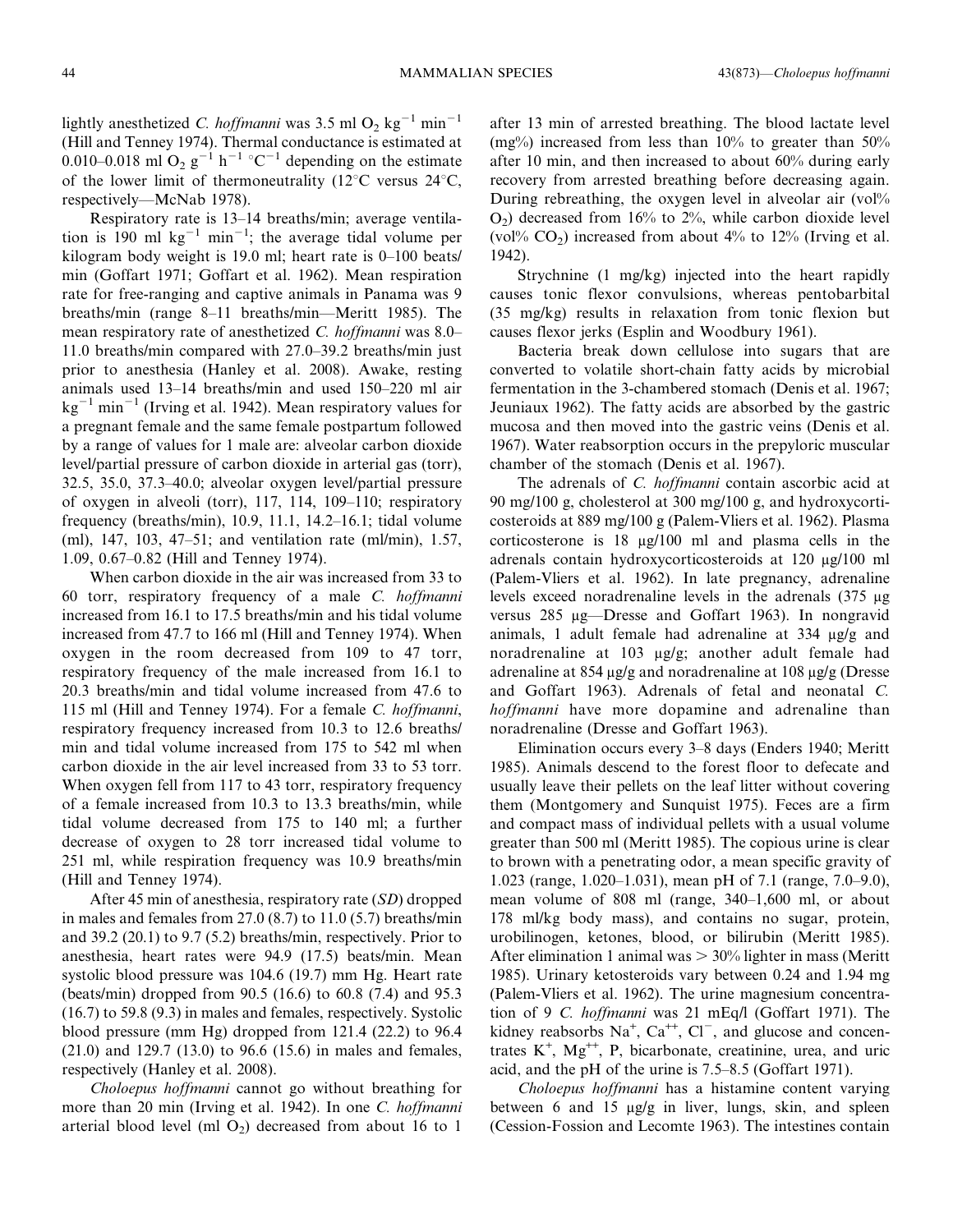substance P up to 14 units/g with little histamine (Cession-Fossion and Lecomte 1963).

General ranges of hematological parameters are: erythrocytes  $\times$  10<sup>6</sup>/ml, 2.53–3.55; packed cell volume (%), 33.2– 46.6; hemoglobin (g/dl), 10.6–16.8; mean corpuscular volume (fl), 109.5–140.7; mean corpuscular hemoglobin (pg), 40.8–52.2; mean corpuscular hemoglobin concentration (g/dl), 34.7-40.5; leukocytes  $(ml^{-1})$ , 7,220-18,360; neutrophils  $(ml^{-1})$ , 1,439–7,419; band neutrophils  $(ml^{-1})$ , 35– 1,320; lymphocytes  $(ml^{-1})$ , 3,210–10,982; eosinophils  $(ml^{-1})$ , 87–749; monocytes  $(ml^{-1})$ , 74–4,119; basophils  $(ml^{-1})$ , 27– 1,757; platelets  $(ml^{-1})$ , 133,000-347,000; and nucleated red blood cells per 100 white blood cells, 2.0–8.0 (Gillespie 2003). Blood measures from a single animal were: hemoglobin, 11.2 g/100 ml; hematocrit, 30%; red blood cells, 3.46  $\times$  $10^6$ ; white blood cells,  $16 \times 10^3$ /ml; platelets,  $246 \times 10^3$ –248  $\times$  10<sup>3</sup>; segmented cells, 30; lymphocytes, 61; band forms, 7; monocytes, 2; eosinophils, 0; basophils, 0; red blood cell fragility, began at 0.4% NaCl, complete at 0.3% NaCl; whole blood clotting time, 100 min; recalcification time of plateletrich plasma, 54 min; recalcification time of platelet-poor plasma, 110 min; and partial thromboplastin time, 95 min with cephalin and m/40  $CaCl<sub>2</sub>$  (Toole 1972). Ranges for blood measures from 3 females and 1 male were: hemoglobin, 11.7–13.6 g/100 ml; hematocrit, 33–38.7%; red blood cells, 3.85  $\times$  10<sup>6</sup>–5.04  $\times$  10<sup>6</sup>; and white blood cells, 13.4  $\times$  $10^3 - 21.0 \times 10^3$ /ml (Meritt 1985). Differential counts for the same 4 animals were: basophils, 1–3; eosinophils, 0–5; myelocytes, 0; juveniles, 0; stab cells, 0–3; segmented cells, 40–49; lymphocytes, 40–49; and monocytes, 0–3 (Meritt 1985). Medians (and ranges) for blood measures from 8 female and 9 male adults, respectively, were: hemoglobin (g/100 ml), 12.1 (11.3–15.1), 13.5 (11.8–14.2); hematocrit (%), 36.9 (34.5–43.8), 42.9 (34.4–45.8); red blood cells  $(X \t10^6)$ , 3.0  $(2.9-3.6)$ , 3.3  $(2.9-3.5)$ ; white blood cells  $(\times 10^3)$ , 13.5 (4.6–23.6), 15.5 (12.0–18.9); mean corpuscular hemoglobin (pg), 41.1 (38.7–42.3), 40.9 (38.2–42.9); and mean corpuscular hemoglobin concentration (g/100 ml), 33.4 (29.6–35.5), 33.1 (29.5–34.3—Wallace and Oppenheim 1996). Hematologic counts ( $\times$  10<sup>3</sup> and % of white blood cells) for the same 8 female and 7 male adults, respectively, were; segmented neutrophils, 2.4, 20 (0.4–10.1, 10–43), 3.6, 29 (1.8–5.4, 11–31); lymphocytes, 9.7, 72 (3.8–13.9, 45–84), 10.8, 67 (7.7–14.4, 46–85); monocytes, 0.4, 4 (0.0–0.9, 0–7), 0.1, 1 (0.1–0.2, 0–2); eosinophils, 0.4, 4.5 (0.0–1.0, 0–7), 0.3, 2 (0.0–3.3, 0–20); band neutrophils were not present; and platelets were adequate for both sexes (Wallace and Oppenheim 1996). Values for 7 female and 7 male juveniles did not differ significantly from those of adults (Wallace and Oppenheim 1996).

General ranges of serum biochemistry are: total protein (g/dl), 7.1–8.7; albumin (g/dl), 3.5–4.5; globulin (g/dl), 3.2– 4.8; albumin : globulin ratio, 0.94–1.09; calcium total (mg/dl), 8.5–10.5; phosphorus (mg/dl), 3.1–6.9; sodium (mEq/l), 123–133; potassium (mEq/l), 4.6–7.6; chloride (mEq/l), 85–95; creatinine (mg/dl), 0.7–1.3; urea nitrogen (mg/dl), 17–43; cholesterol (mg/dl), 114–274; glucose (mg/dl), 34–82; and total carbon dioxide (mm/l), 13–25 (Gillespie 2003). Serum chemistry for 10 animals of mixed sex was (average with parenthetical range): sodium, 131.0 mEq/l (122.1–141.8 mEq/l); potassium, 7.73 mEq/l (5.82– 10.30 mEq/l); chloride, 99.7 mEq/l (92.8–103.8 mEq/l); urea, 106 mg% (64–166 mg%); and sugar, 88 mg% (59– 137 mg%—Britton et al. 1938). Ranges from standard metabolic screening of serum for 1–4 animals were: sodium, 133–139 mEq/l; potassum, 3.8–6.2 mEq/l; chloride, 94–96 mEq/l; magnesium, 1.1–1.9 mEq/l; calcium, 2.1–3.0 mEq/l; phosphorus, 2.7–5.4 mg/100 ml; glucose, 34–51 mg/100 ml; blood urea nitrogen, 20.5–33.0 mg/100 ml; uric acid, 2.1– 6.3 mg/100 ml; cholesterol, 132–218 mg/100 ml; bilirubin, 0.3–0.6 mg/100 ml; alkaline phosphatase, 27–51 mU/ml; lactate dehydrogenase, 270 mU/ml; creatinine phosphokinase, 17–20 creatinine phosphokinase units; serum glutamic-oxaloacetic transaminase, 90 mU/ml; total protein, 7.2– 7.8 g/100 ml; albumin, 2.0–2.1 g/100 ml; globulin, 4.8–5.9 g/100 ml; tetraiodothyronine,  $1.1-3.3 \mu$ g/100 ml; triiodothryonine, 46.1–48.6%; no thyroid binding globulin; protein-bound iodine, 2.0–4.5; acid phosphatase, 0.2 Shinowara–Jones–Reinhart units; triglycerides, 76 mg/100 ml; and plasma osmolar concentration, 262 milliosmols (Toole 1972). Serum chemistry (median and range) for 8 female and 7 male adults, respectively, was: glucose (mg/100 ml), 44 (35–56), 47 (35–65); blood urea nitrogen (mg/100 ml), 19 (12–24), 16 (8–21); creatinine (mg/100 ml), 1 (0.7–1.5), 0.8 (0.7–1.2); uric acid (mg/100 ml), 2.6 (1.5–3.9), 3.2 (2.2–3.7); calcium (mg/100 ml), 9 (8.8–9.9), 9.5 (8.4–9.7); phosphorus (mg/100 ml), 4.3 (2.7–5.8), 3.8 (3.0–5.1); sodium (mEq/l), 127 (123–131), 127 (124–129); chloride (mEq/l), 91.5 (86– 96), 90 (87–92); potassium (mEq/l), 5.2 (4.4–8.3), 5.6 (4.6– 6.3); triglycerides (mg/100 ml), 106 (39–140), 107 (46–129); cholesterol (mg/100 ml), 186 (124–259), 197 (136–202); total protein (g/100 ml), 7.9 (7.5–8.8), 7.9 (6.3–8.7); albumin (g/100 ml), 3.7 (3.5–4.7), 3.9 (3.4–4.3); globulin (g/100 ml), 4 (3.8–5.2), 4 (2.9–4.4); serum glutamic-oxaloacetic transaminase (IU/l), 64 (47–109), 82 (67–92); serum glutamic pyruvic transaminase (IU/l), 5 (1–7), 2 (1–4); gammaglutamyl transpeptidase (IU/l), 2.5 (2–8), 4 (1–8); total bilirubin (mg/100 ml), 0.2 (0.1–0.8), 0.3 (0.1–0.5); conjugated bilirubin (mg/100 ml), 0.1 (0.06–0.48), 0.17 (0.06– 0.28); unconjugated bilirubin (mg/100 ml), 0.13 (0.01–0.40), 0.13 (0.04–0.22); alkaline phosphatase (IU/l), 276 (131– 841), 483 (249–973); and lactate dehydrogenase (IU/l), 274 (191–325), 239 (78–393—Wallace and Oppenheim 1996). Ranges for serum enzymes are (IU/l): lactic dehydrogenase, 174–552; alkaline phosphatase, 272–1,192; gamma-glutamyl transferase, 0–10; creatine kinase, 0–547; aspartate aminotransferase, 82–156; alanine aminotransferase, 6.0–24; total bilirubin (mg/dl), 0.0–0.6; and triglycerides (mg/dl), 81–135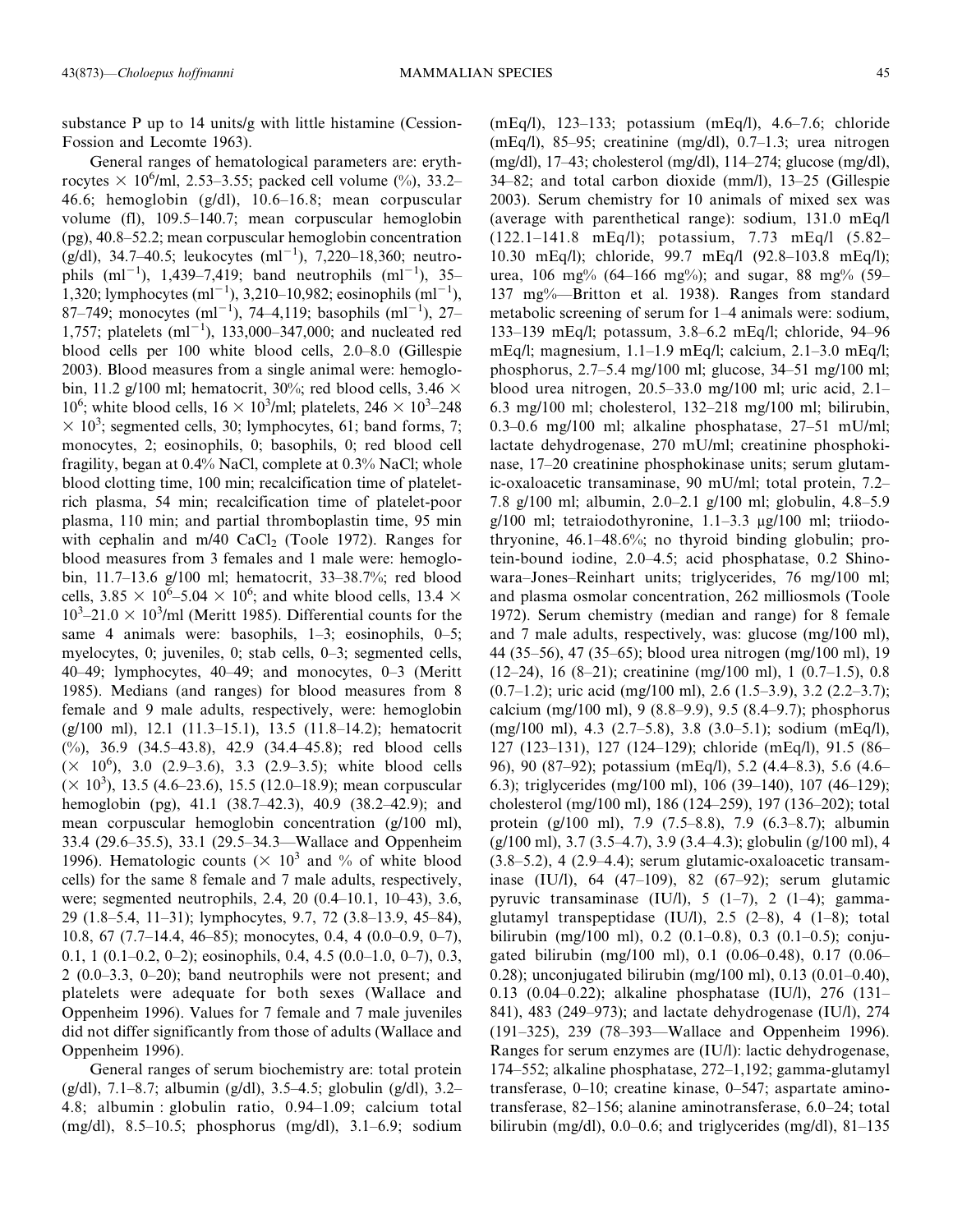(Gillespie 2003). Mean ionic composition of blood serum (mEq/l) in 4 C. hoffmanni was: sodium, 133 (range, 125– 147); potassium, 5.78 (range, 1.05–11.10); chlorine, 97.5 (range, 92–106); and calcium, 4.33 (range, 3.55–4.80— Goffart 1971).

Mean blood glucose from 11 samples was 79 mg/100 ml (range, 57–120 mg/100 ml) and rose 54 mg/100 ml after 3 min of threatened attack (Britton and Kline 1939a). Blood cholesterol was 1.72 g/L (range, 1.32–2.46 g/l—Lemaire et al. 1969). The average oxygen content of the blood in 3 C. hoffmanni was 14.6 volume % (Irving et al. 1942). Arterial blood pH of an anesthetized male C. *hoffmanni* was 7.46; alveolar oxygen level, 95 torr; and alveolar carbon dioxide level, 36 torr (Hill and Tenney 1974). The blood of C. hoffmanni contains kininogens (Lecomte 1964).

Average percent glycogen with parenthetical range from 10 animals was: liver, 0.50 (0.23–0.72); muscle, 0.42 (0.22– 0.72); and heart, 0.48 (0.29–0.71—Britton et al. 1938). For 10 animals, muscle was 74.7% water on average (range, 73.1–75.6%—Britton et al. 1938). Bile contained biliverdin at 200–450 mg/l (Barac 1963).

The thyroids of 8 animals had iodine at 1.79 mg/g tissue, range, 0.54–3.84 mg/g tissue (Lemaire et al. 1969). The thyroxine secretion rate was 0.18  $\mu$ g kg<sup>-1</sup> 24 h<sup>-1</sup> (Lemaire et al. 1969). Maximal uptake of manually injected radioactive iodine by the thyroid occurred after 3–14 days with a mean maximal uptake of 1 week (Goffart 1971). After 1 week 19– 54% of the iodides were excreted, but 25–65% of the iodine injected was still present outside the thyroid gland (Lemaire et al. 1969). Protein-bound iodine in the plasma of 12 animals was 1.67  $\mu$ g%, range, 1.2–2.5  $\mu$ g% (Lemaire et al. 1969). The ratio of mono- to di-iodinated tyrosine was lower in a fetus (0.5) than in its mother (0.6—Closon and Wankenne 1962). Thyroid-stimulating hormone was 10–  $29 \mu U/mg$  dry pituitary (Fontaine and Goffart 1963).

Uterine and trachael smooth muscle contain alpha and beta adrenaline receptors (Philippot and Goffart 1963). Adrenaline increases muscle tone and contractions of the uterus (Philippot and Goffart 1963).

Stimulation of the olfactory bulbs causes posttetanic potentiation and a small-amplitude response (Callens et al. 1965). Seizures were induced in C. hoffmanni by electroshock. After supramaximal brain stimulation, the seizure pattern consisted of ''weak extension, followed by rigid tonic flexion of limbs, trunk, and neck'' (Esplin and Woodbury 1961:1426). After relaxation terminal clonus primarily of the claws and jaw occurred (Esplin and Woodbury 1961).

Electroencephalographic studies have recorded sinusoidal activity at 32–40 cycles/s (Goffart 1971). The glial index of C. hoffmanni increases as axon length increases and varies in the pyriform lobe, fascia dentata, hypothalamus, and somatosensory areas of the brain (Gómez-Osorio 1964). Auditory stimuli cause cortical potentials in the ectosylvian gyrus limited superiorly and posteriorly by the suprasylvian sulcus (Goffart 1971). The evoked potentials of auditory origin have a short latency of 18–20 ms (Goffart 1971).

#### ONTOGENY AND REPRODUCTION

Reproduction.—Litter size is 1 (Genoways and Timm 2003; Hayssen et al. 1993; Meritt 1985). Menses lasts 5– 7 days (Meritt 1985). Gestation is between 11 months 10 days and 12 months 12 days (Taube et al. 2001) or 350 days (Partridge 1991).

Interbirth interval is 15 months 5 days (Taube et al. 2001). Sexual maturity is at 2–4 years (Taube et al. 2001). In Costa Rica, adults with single young were observed in January and March (Timm et al. 1989). In Panama, 2 adults were pregnant and nursing young of 600–700 g in late December (Enders 1935). During pregnancy, abdominal fullness increases until birth or abortion. The abdominal girth of Choloepus hoffmanni decreases 2 days after parturition (Moore and Moore 1985).

During parturition contractions are visible and the vulvar region becomes distended. Mammary development does not occur until after the neonate nurses, but nipples are visible (Merrit 1976; Moore and Moore 1985). In the first 24 h after birth, the milk starts to flow after the infant begins to suckle. Female C. hoffmanni are anemic directly after parturition or presumptive abortion (Moore and Moore 1985).

Copulation takes place shortly after parturition (Enders 1935). In 1 observed mating, 2 bouts of thrusting each of 55 s were separated by a 2-min interval (Moore and Moore 1985).

Newborns have a body mass of 340–454 g at birth (Meritt 1985) and have open eyes, pigmented teeth, patent ear pinnae, fully formed and hard claws, a full coat of hair, and loud vocalizations (Meritt 1985). One term fetus weighed 400 g (Maréchal et al. 1963), whereas a neonate weighed 375 g at 5 days (Dresse and Goffart 1963; Philippot et al. 1965). A 193-g neonate survived 2 days (Moore and Moore 1985). A midgestational fetus was 136 mm along the spine and without hair or epitrichial membranes (Wislocki 1928a).

The caudal edge of the adrenals in fetal C. *hoffmanni* touches the kidneys (Goffart et al. 1967). After growth, the adrenals are found above the kidneys (Goffart et al. 1967). Adrenals are proportionately larger in young (450–1,600 g) animals and change with age (chiefly elongation, anterior migration, and shrinkage relative to kidneys—Hartman 1959). The paired adrenals of a newborn and term fetus were 2,024 and 1,796 mg, respectively, whereas adult glands range from 711 to 1,479 mg (Philippot et al. 1965).

Newborns are alert, mobile, and strong (Meritt 1985). They have coordinated movement, can hold their heads erect, and have strong grasping reflexes (Meritt 1985). Newborns are spread against the mother's abdomen with the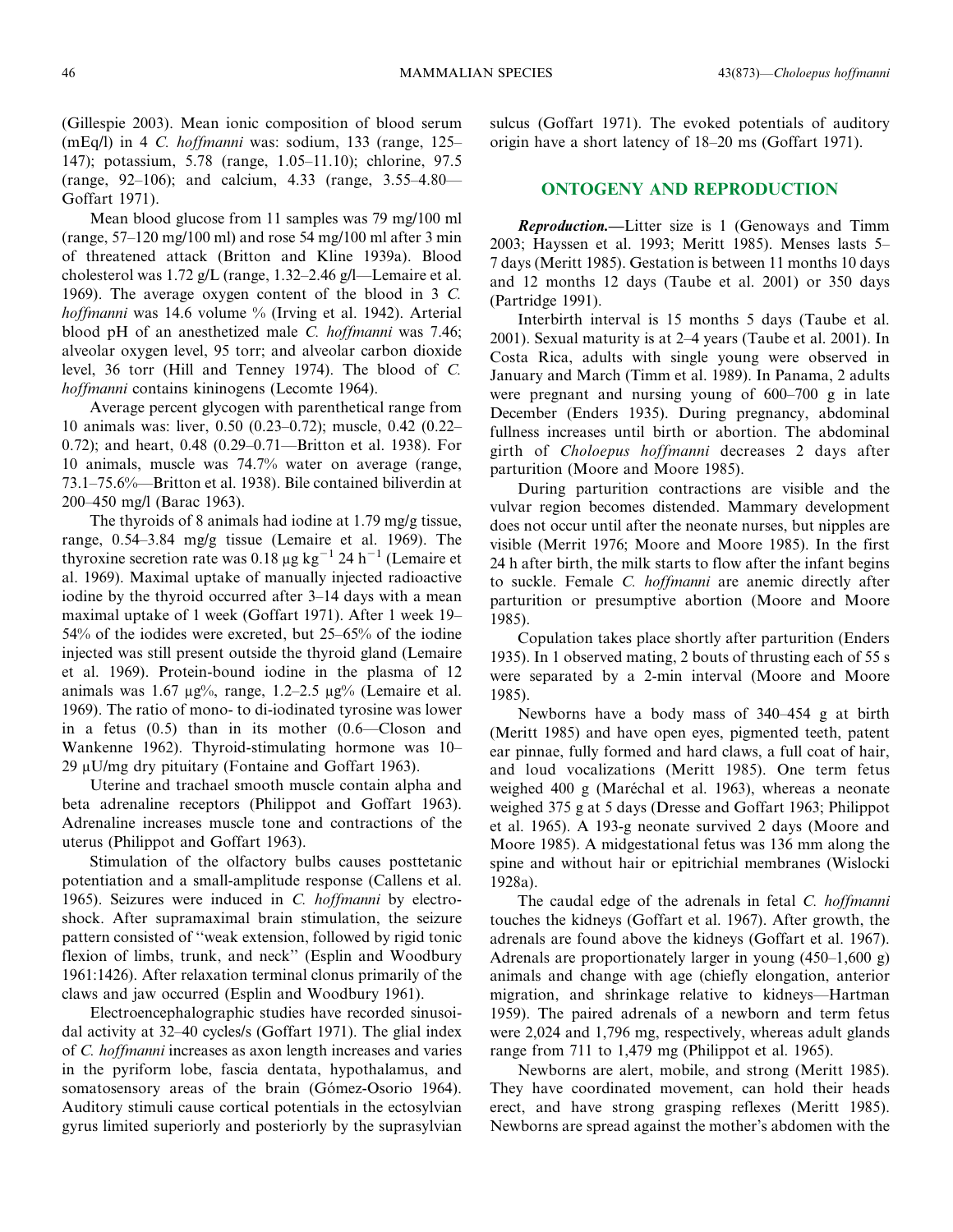newborn's head against the mother's chest (Meritt 1985). Newborns nurse 6–15 min at at time several times a day (Meritt 1985). Water is 1st consumed at 7 days and solid food at 15–27 days (Meritt 1985). Play began at 15–19 days, hanging upside down at 20–25 days, sleeping off the mother at 50 days, independent exploration at 41–54 days, regularly feeding away from the mother at 5 months, and eliminating in an adult fashion at 6 months (Meritt 1985). Young are independent at 5–9 weeks (Taube et al. 2001). A young animal, 220 mm in total length, is described as being ''in the first pelage'' (Allen 1910:93). One female became sexually mature at about 2 years (Meritt 1985).

#### **ECOLOGY**

**Population characteristics.—In captivity, a Choloepus** hoffmanni lived at least 32 years 1 month (Jones 1982). Adults comprise 94% of captured animals and juveniles comprise 6% (Montgomery and Sunquist 1975). Sex ratio of 72 animals from 3 Panamanian sources was 93% females, but sex ratio of animals born in captivity was closer to equality (6 females and 5 males—Meritt 1985; Meritt and Meritt 1976).

Estimated densities are 1.1–2.7 animals/ha (Montgomery and Sunquist 1975). Biomass estimates per hectare are 3.5 kg for adults and 0.1 kg for juveniles (Montgomery and Sunquist 1975). In Panama, C. *hoffmanni* accounts for 12.3– 14.7% of the estimated biomass of nonvolant mammals (Eisenberg and Thorington 1973).

Space use.—Choloepus hoffmanni uses many tree species in Panama (Alchornea costaricensis, Alseis blackiana, Anacardium excelsum, Apeiba membranacia, Astronium graveolens, Beilschmiedia pendula, Bombacopsis sessilis, Brosium bernadetteae, Calophyllum longifolium, Cavanillesia platanifolia, Ceiba pentandra, Chrysophyllum panamensis, Cordia alliodora, Diptery panamensis, Eugenia nesiotica, Ficus insipida, Ficus obtusifolia, Ficus yoponensis, Genipa americana, Gustavia superba, Heisteria concinna, Hyeronima laxiflora, Inga goldmanii, Lacmellea panamensis, Licania platypus, Luehea seemannii, Macrocnemum glabrescens, Mangifera indica, Platymiscium polystachyum, Platypodium elegans, Poulsenia armata, Pouteria stipitata, Prioria copaifera, Protium tenuifolium, Pterocarpus hayesii, Quararibea asterolepis, Sapium caudatum, Slonea terniflora, Solanum hayesii, Spondias mombin, Spondias nigrescens, Sterculia apetala, Terminalia amazonica, Tetragastris panamensis, Trattinickia aspera, Trichanthera gigantean, Trichilia cipo, Virola nobilis, Virola sebifera, Zanthoxylum panamense, and Zanthoxylum procerum (Montgomery and Sunquist 1975, 1978).

In Panama, C. hoffmanni tended to choose trees with masses of lianas in the tree crown as well as trees with direct exposure to sunlight; in addition, 4 of 6 individuals used A. excelsum as a modal tree (Montgomery and Sunquist 1975, 1978). Six sloths were radiolocated on 4 or fewer species of trees almost 50% of the time (Montgomery and Sunquist 1975). Average home range size is 1.97 hectare, in which animals use an average of 24.7 trees (18–27 m tall) from 16 different tree species (Montgomery et al. 1973; Montgomery and Sunquist 1975). C. hoffmanni moved more than 125 feet (38 m)/day and was located 80 feet (24.4 m) above the ground 20% of the time (Montgomery and Sunquist 1975). The annual cropping rate is 4.29 kg of leaves/ha with 1.1 sloths/ha (Montgomery and Sunquist 1975).

In Venezuela, all animals were caught only in trees; most captures were in moist areas (75%) rather than dry areas (25%); 75% of captures were in evergreen forest versus 25% in orchards; and captures were at 24–460 m above the ground (Handley 1976). A young C. hoffmanni was living on Fuchsia arborescens in Costa Rica (Ureña et al. 1986).

In an organic cacao farm in Costa Rica, mean homerange size (ha; mean, SD) for 6 males (21.52, 56.59) and 6 females (1.69, 24.71) differed, but was not significant; median home-range size for all 12 animals was 4.4 ha (Vaughan et al. 2007). On the cacao farm 3 habitats were used more than expected (living fence, riparian forest, and secondary forest) and 6 habitats were used less than expected (banana, cacao, corn, forest fragment, pasture, and pineapple—Vaughan et al. 2007).

Diet.-Choloepus hoffmanni is primarily an arboreal herbivore and eats buds, leaves, flowers, fruit, twig tips, and young stems (Meritt 1985). In Costa Rica, C. hoffmanni visited 101 tree species and used 34 species as food (Vaughan et al. 2007). Tree species used as food were fresh leaves and inflorescences of Cecropia obtusifolia, Cestrum racemosa, Cordia alliodora, Coussapoa villosa, Erythrina poeppigiana, Eucalyptus globulus, Ficus werckleana, Hieronyma alchorneoides, Hura crepitans, Inga oerstediana, Leucaena leucocephala, Luehea seemannii, Ocotea sinuate, Piper auratum, Spondias mombin, Theobroma cacao, and Trophis racemosa (Vaughan et al. 2007).

Diseases and parasites.—Ectoparasites include mites (Acaria, Psoroptidae): Edentalges (Christensen and Herrer 1976), Sarcoptes scabiei (Sibaja-Morales et al. 2009); ticks (Acaria, Ixodidae): Amblyomma varium (Marques et al. 2002; Sibaja-Morales et al. 2009); mosquitoes (Diptera, Culicidae, Culicini): Aedes terrens, A. angustivittatus, A. fulvus, Haemagogus lucifer, Mansonia venezuelensis, Psorophora ferox; (Sabethini) Trichoprosopon magnus, Wyeomyia; (Anophelini) Anopheles apicimacula, A. eiseni, A. punctimacula, A. neivai, Chagasia bathanus (Shaw 1969); sand flies (Diptera, Psychodidae): Lutzomyia gomezi, L. ovallesi, L. sanguinaria, L. shannoni, L. trapidoi, L. trinidadensis, L. ylephiletor (Christensen and de Vasquez 1982; Christensen and Herrer 1976; Shaw 1964; Thatcher and Hertig 1966); horse flies (Diptera, Tabanidae): Dichelacera fasciata, Philobanus magnificus (Shaw 1969); triatomines (Hemiptera, Reduviidae): Triatoma dimidiata (Shaw 1969); and moths (Lepidoptera, Pyraloidea): Cryptoses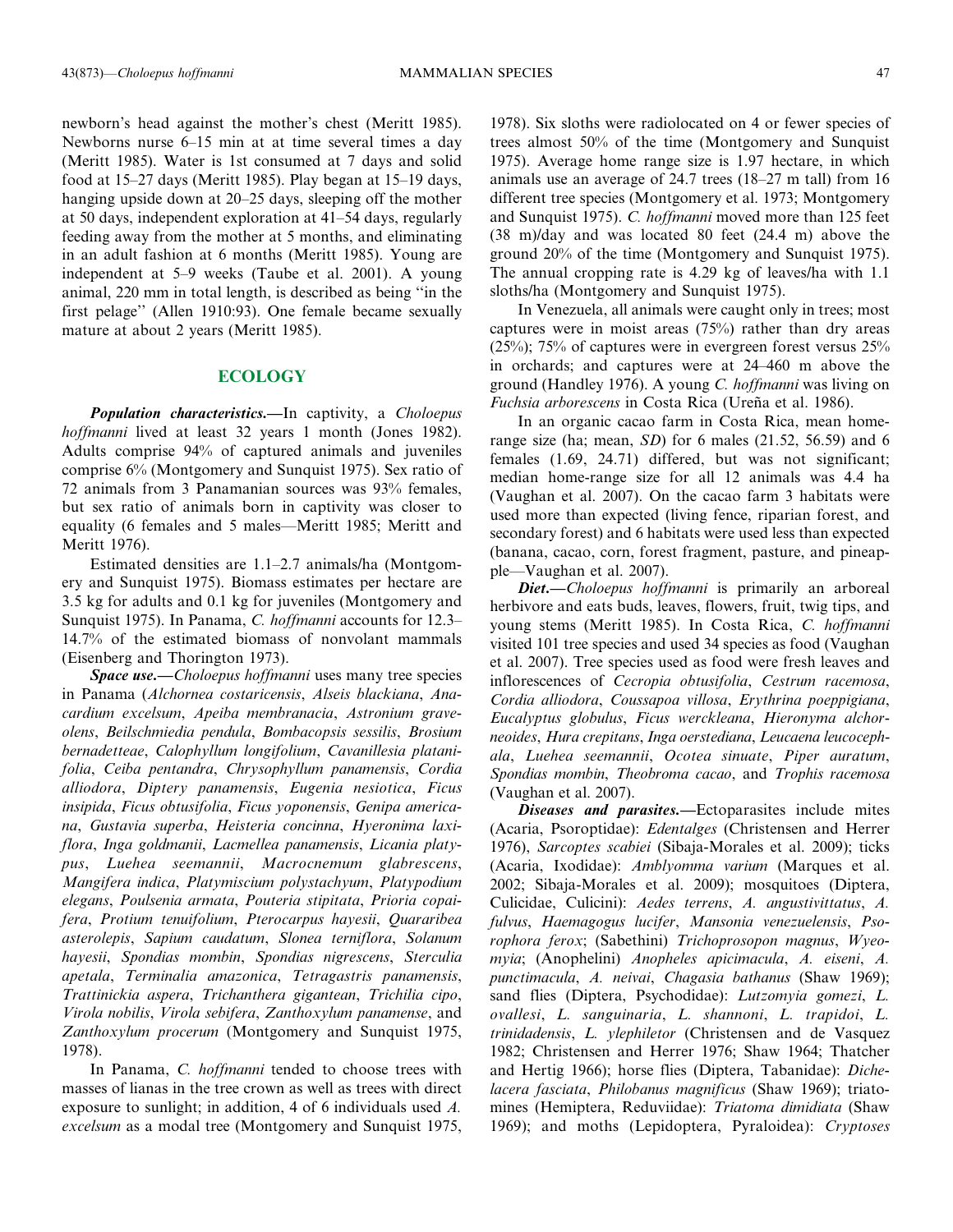choloepi (Gilmore et al. 2001). Of 65 captive animals in Costa Rica, 19 had pruritic lesions, scabby skin with erythema, hypokeratosis, and alopecia (Sibaja-Morales et al. 2009); no evidence of fungi was present on these 65 animals.

Endoparasites include hemoflagelates Endotrypanum monterogeii, E. schaudinni, Leishmania braziliensis, L. colombiensis, L. equatorensis, L. guyanensis, L. herreri, L. panamensis, Trypanosoma cruzi, T. leeuwenhoeki, T. rangeli, T. preguici (Christensen and Herrer 1976, 1979; Delgado et al. 1993; Franco et al. 1996; Grimaldi et al. 1992; Herrer and Christensen 1976, 1980; Herrer et al. 1973; Katakura et al. 2003; Salazar-Antón et al. 2009; Shaw 1964, 1985; Travi et al. 1989; Zeledón et al. 1975, 1979), Endotrypanum (in 7 Costa Rican animals—Zeledón et al. 1975), L. braziliensis sensu lato (in 12 of 85 Panamanian animals—Herrer and Telford 1969), L. braziliensis (in 8 of 47 Costa Rican animals [Zeledón et al. 1975], in 14 of 18 Costa Rican animals [Zeledon et al. 1975], in 93 of 498 Panamanian animals [Herrer and Christensen 1975], and 86 strains isolated from C. hoffmanni [Herrer et al. 1979]), L. colombiensis (in 1 Panamanian animal—Kreutzer et al. 1991), L. herreri (in 24 of 63 animals—Zeledón et al. 1979); as well as cestode helminths (in 3 of 65 Costa Rican, captive animals—Sibaja-Morales et al. 2009) and coccidian protists (in 10 of 65 Costa Rican, captive animals—Sibaja-Morales et al. 2009). T. leeuwenhoeki, also was identified in a Colombian animal (Travi et al. 1989). C. hoffmanni (58 of 72) had single or multiple trypanosomatid infections of L. braziliensis, E. schaudinni, T. rangeli, and T. cruzi in Panama (Christensen and Herrer 1979). C. hoffmanni is the reservoir host of L. braziliensis (Christensen and Herrer 1976, 1979; Herrer and Christensen 1976, 1980; Herrer et al. 1973), but does not exhibit skin lesions (Herrer and Christensen 1975). Infection rates of L. braziliensis in C. hoffmanni are up to 59% in Panama (Herrer and Christensen 1980).

Vesicular stomatitis virus was found in 34 of 94 C. hoffmanni from Panama (Srihongse 1969). Six of 29 C. hoffmanni had antibodies to a South American subtype of Venezuelan encephalitis (Seymour 1985). None of 29 Panamanian C. hoffmanni tested positive for Mayaro or Anhanga viruses nor did any of 57 animals test positive for the yellow fever virus but 39% (of 99 individuals) were positive for the St. Louis encephalitis virus, 1 of 99 was positive for the Ilheus virus, 52% of 23 were positive for Utinga virus, 1 of 5 was positive for the Utive virus, 1 of 29 was positive for the Itaporanga virus, and 25 of 59 were positive for the Changuinola virus (Seymour 1985; Seymour et al. 1983b). In response to experimental infection with St. Louis encephalitis virus detectable viremia ranged from 7 to 27 days with a median of 11 days, and C. hoffmanni did not become overtly ill (Seymour et al. 1983a). A virus from the Changuinola complex was isolated from C. hoffmanni (Seymour 1985). Two animals from Nicaragua were negative for leptospirosis (Clark et al. 1966). One captive animal recovered from a Bordetella bronchiseptica infection after treatment (Hammond et al. 2009). Of 9 animals from Panama, none was positive for Salmonella and 1 was positive for Arizona hinsawii (Kourany et al. 1976). Zero of 21 C. hoffmanni had antibodies against Toxoplasma (Frenkel and Sousa 1983). Sera of C. hoffmanni was used as an antigen to prepare antisera to determine the host range, vector potential, and general feeding habits of phlebotomine sandflies in central Panama (Tesh et al. 1971).

Interspecific interactions.—Sympatry with the three-toed sloth *Bradypus variegatus* occurs over nearly the entire range of Choleopus hoffmanni, but sympatry with the conspecific two-toed sloth, C. didactylus, is restricted to small portions of western South America between  $0^{\circ}$ S and  $12^{\circ}$ S latitude (Gardner and Naples 2007; Gilmore et al. 2000).

A red alga (Rufusia pilicola) and 2 green algae (Dictyococcus bradypodis and Chlorococcum choloepodis) live on hairs of *C. hoffmanni* (Wujek and Timpano 1986). Commensal invertebrates include the sloth moth (Cryptosis choloepi), which lives in the fur (Dyar 1908; Waage and Montgomery 1976). Coprophagic beetles (Coleoptera, Scarabaeidae, Ontoophagus) occurred in feces (Sibaja-Morales et al. 2009).

Harpy eagles (Harpia harpyja) prey on C. hoffmanni (Touchton et al. 2002) as do ocelots (Leopardus pardalis— Moreno et al. 2006) and jaguars (Panthera onca—Carrillo et al. 2009). Margays (Leopardus wiedii) and anacondas (Eunectes) also are predators (Goffart 1971). Indigenous peoples hunt C. hoffmanni for diverse purposes including for sale as pets to tourists (Meritt et al. 2008).

#### **HUSBANDRY**

Captive Choloepus hoffmanni eat diverse fruits and vegetables and will also eat meat products (Enders 1935; Meritt 1970, 1973, 1985). C. hoffmanni will feed on apples (diced), bananas, bread, carrots, cecropia leaves, citrus, grapes, green beans, ground meat, ground smelt, lettuce, mango, oranges, peas, salmon (canned), spinach, sweet potatoes, and yucca (Enders 1935; Esplin and Woodbury 1961; Gilmore et al. 2001; Herrer and Christensen 1980; Hill and Tenney 1974; Seymour et al. 1983a). The diet of C. hoffmanni in the Burnet Park Zoo consists of 90% vegetable matter and 10% animal protein (Moore and Moore 1985). Vegetable matter was romaine, spinach, broccoli, green beans, carrots, apples, yams, potatoes, beets, and turnips. The additives include cod liver oil, hard-boiled eggs, honey, molasses, feline kibble, peanut oil, vitamins, and protein powder. Daily consumption averaged 78% (Moore and Moore 1985). Newly captured adults ate an average of 340 g/day (range, 150–507 g/day; mean, 85 g/kg body mass). Adult zoo animals ate an average of 250 g/day (range, 150–400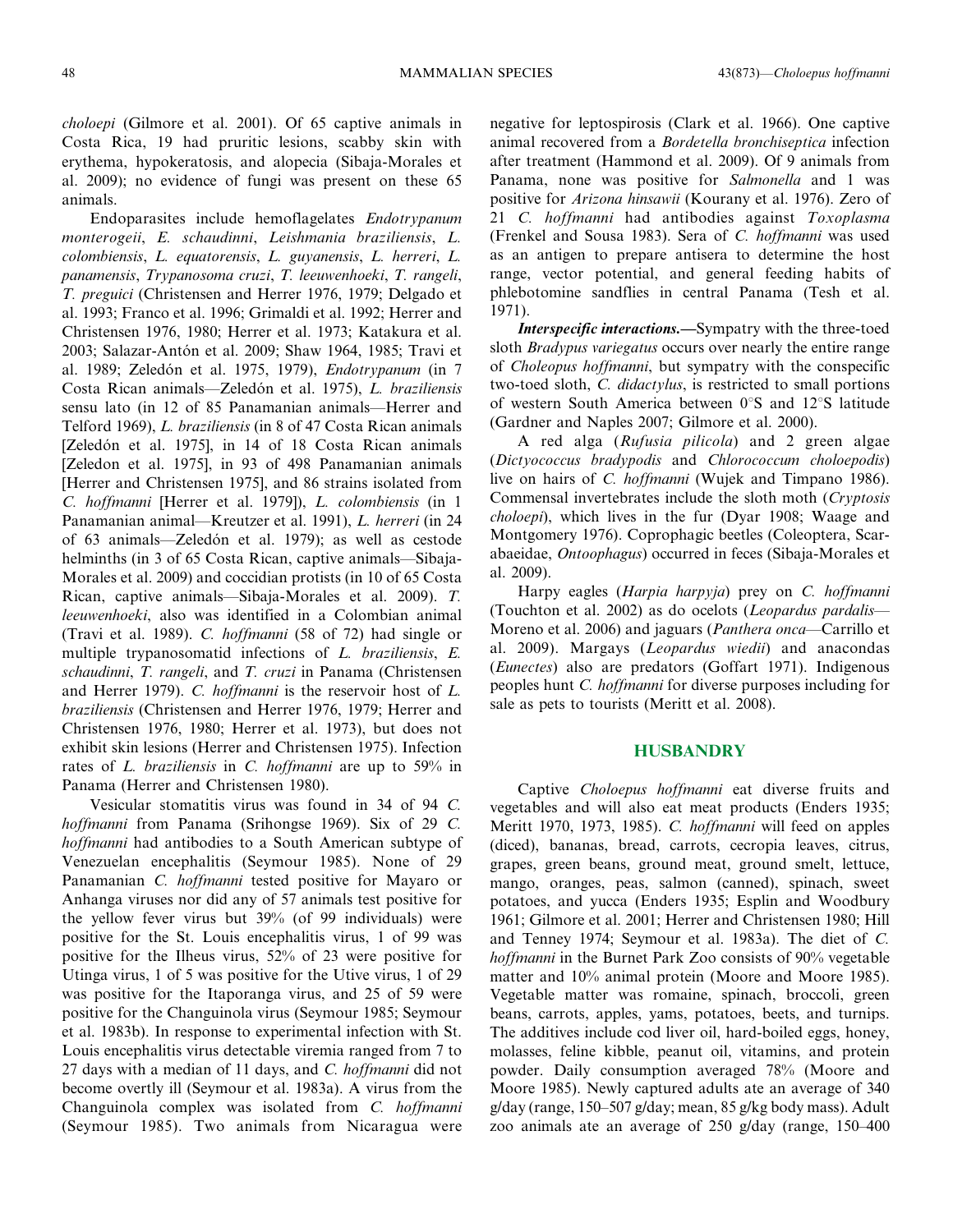g/day) and drank an average of 170 ml of water per day (Meritt 1985).

Capture of C. hoffmanni entails placing a noose around the animal while it is still in the tree, pulling the animal toward oneself, putting the animal in a bag, and lowering the bag to the ground (Montgomery and Sunquist 1975).

A colony of C. hoffmanni lived in an enclosure measuring 6 feet wide by 12 feet long and 6.5 feet from floor to ceiling (Moore and Moore 1985). The enclosure was made of 1-inch chain link. Plastic milk crates (12 by 12 inches) were placed on the sides for resting sites. Temperature in the cage averaged  $25^{\circ}$ C (Moore and Moore 1985). A movement sensitive cage for C. hoffmanni was constructed from spring-tempered beryllium copper 0.03 inches thick (Howarth and Toole 1973). C. hoffmanni were kept in 4 by 6 m cages with 2 sides and a roof fenced with wire mesh (Herrer and Christensen 1980).

Chloralose (80 mg/kg), chloroform, ether, halothane, ketamine (5–10 mg/kg), and pentobarbital have been used to anesthetize C. hoffmanni (Callens et al. 1965; Dresse and Gerebtzoff 1962; Goffart et al. 1962; Gómez-Osorio 1964; Hill and Tenney 1974; Langworthy 1935; Meulders et al. 1966; Montgomery and Sunquist 1975; Richter and Bartemeier 1926). Ketamine (2.5 mg/kg)–medetomidine (0.02 mg/kg) combination administered intramuscularly will anesthetize sloths, but bradycardia may occur (Hanley et al. 2008). Atipamazole (0.1 mg/kg) will counteract the anesthetic effects of medetomidine (Hanley et al. 2008).

Choloepus hoffmanni can be immobilized with phencylidine hydrochloride at 1.65 mg/kg in combination with 0.85 mg/kg of promazine hydrochloride (Meritt 1974, 1985). Immobilization was complete within 21 min (range, 15– 26 min) and recovery was complete within 5 h (Meritt 1974, 1985).

#### BEHAVIOR

Choloepus hoffmanni is nocturnal and solitary, and 2 or more are rarely seen in the same tree (Montgomery and Sunquist 1975). C. *hoffmanni* habitually hangs suspended equally by all 4 limbs with its trunk nearly horizontal to the ground (Wislocki 1928b). C. hoffmanni tends to sleep in tangled masses of lianas in the canopy (Montgomery and Sunquist 1978). Captive animals rest or sleep about 20 h/day (Goffart 1968), but in the wild are active about 11 h/day through most of the night (Sunquist and Montgomery 1973). Continuous activity of 6 adults ranged from 0.5 to 10 h with an average of 7.6 h (Sunquist and Montgomery 1973). Activity usually begins around 1930 h and continues until about 0530 h (Howarth and Toole 1973). C. hoffmanni moves between trees at night via interconnecting tree crowns and vines (Montgomery and Sunquist 1975). Five of 6 animals changed trees on successive nights and some animals moved as much as 300 m (Sunquist and Montgomery 1973). Captive C. hoffmanni drank from a hose during bathing (Moore and Moore 1985). C. hoffmanni ate an average of 350 g/day or 85 g/kg of body mass (Gilmore et al. 2001). C. hoffmanni will hiss, bare its teeth, and try to slash with the claws when disturbed (Enders 1935; Hill and Tenney 1974).

Choloepus hoffmanni easily traverses horizontal supports 13–39 mm in diameter by hooking its claws ''over the supports and clasping them between distal ends of volar pads and volar surfaces of claws'' (Mendel 1981b:413). On larger supports (52–78 mm in diameter) ''volar pads of hands and feet were placed in contact over much of their surfaces with sides of the supports but distal phalanges and claws were held at roughly right angles (Mendel 1981b:413). On even larger supports, ''hands were flexed at wrists and feet were hyperflexed at ankles so that volar pads were arched over supports, but friction between them and supports was insufficient to prevent falling'' as an animal attempting to traverse a 91-mm-diameter support fell (Mendel 1981b:413).

Feet function similar to clasps (Mendel 1981a). Foot configurations vary with the size of the support as follows: with 13-mm support, flexion of foot at ankle is  $41-130^{\circ}$ ; with 26-mm support, flexion of foot at ankle is  $41-100^{\circ}$ ; with 39mm support, flexion of foot at ankle is  $61-130^{\circ}$ ; with 52-mm support, flexion of foot at ankle is  $11-130^{\circ}$ ; with 65-mm support, flexion of foot at ankle is  $61-130^{\circ}$ ; with 78-mm support, flexion of foot at ankle is  $11-130^\circ$ ; and with 91-mm support, flexion of foot at ankle is  $81-130^\circ$  (Mendel 1981a).

Average rate of locomotion across a branch is 0.14 m/s (range, 0.10–0.16 m/s—Britton and Kline 1939b). Rate of locomotion across a branch is increased 35–48% after excitement or warming in the sun and increased 18–33% after injection with either corticoadrenal extract, adrenalin, or prostigmin (Britton and Kline 1939b). For terrestrial locomotion, animals rise themselves on their soles and palms and use short (mean, 21 cm, range, 10–30 cm) steps (Mendel 1981b). Some animals support themselves with their forelimbs as well as the soles of their feet while on the ground (Mendel 1981b). Usually 3 feet are in contact with the ground during terrestrial locomotion although contralateral fore- and hind limbs are simultaneously in swing phase (Mendel 1981b). Limb movements and sequences as well as the positions of joints during climbing were similar to those during terrestrial locomotion but more uniform and with more time during which the animals were supported by 2 limbs (Mendel 1981b). Animals either back down trees or descend headfirst (Mendel 1981b). C. hoffmanni is able to swim (Enders 1935).

Under manipulated conditions with the temperature 25–  $27^{\circ}$ C, C. *hoffmanni* squatted "on the floor or in the fork of a tree, grasping the trunk with the hind or all four limbs'' (Goffart 1971:18). C. hoffmanni also curled its body. When the temperature was raised to  $30^{\circ}$ C, C. hoffmanni spread out on the floor on its back (Goffart 1971).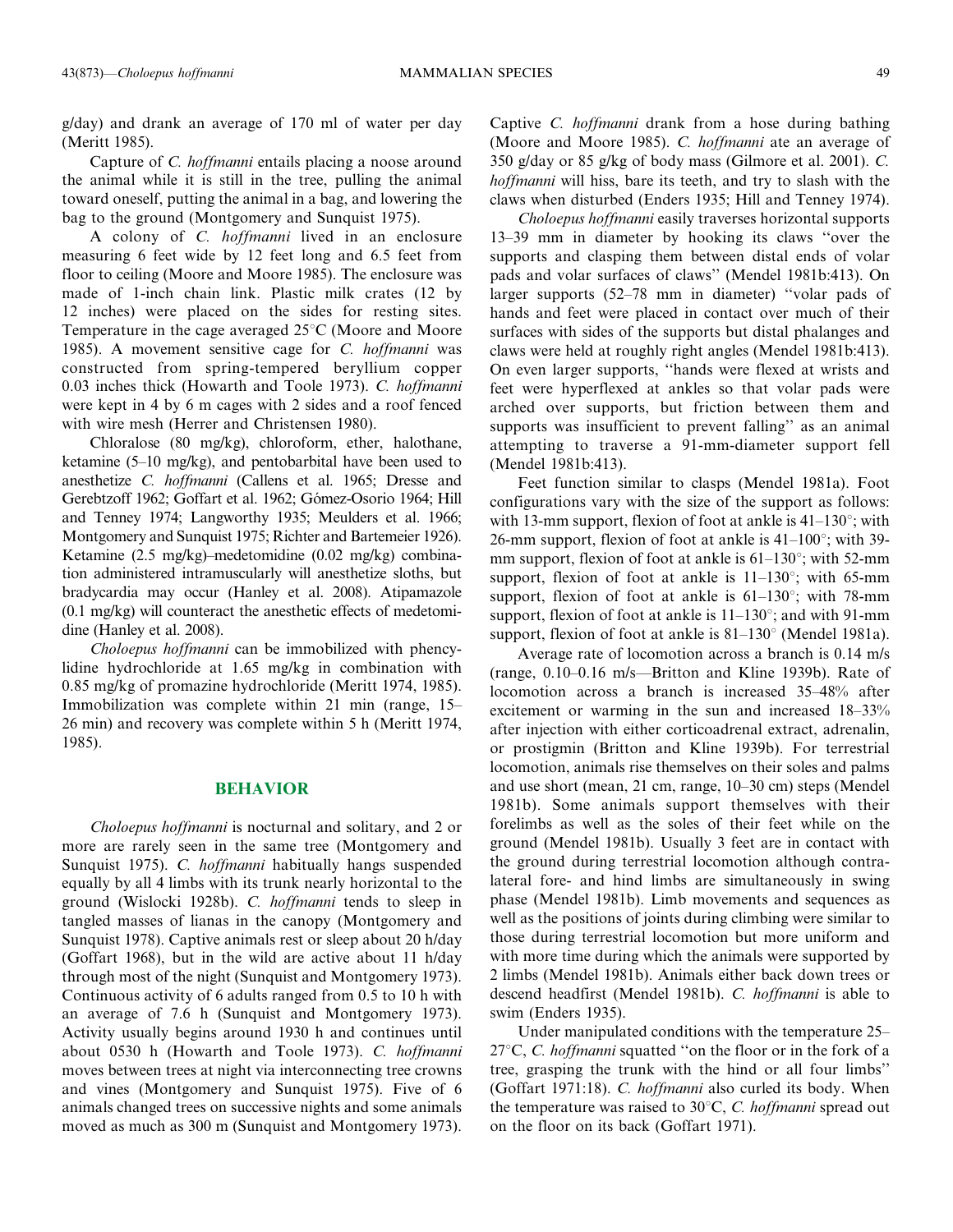Self-grooming is of 2 forms: use of foreclaws to remove food from the head or fur and use of hind limbs to scratch areas of the body, often for 1–6 min (Meritt 1985). Allogrooming is rare except between mothers and infants (Meritt 1985). For several days after birth mothers vigorously lick the head and face of the newborn (Meritt 1985). The anogenital region of the infant is licked daily and any material eliminated was consumed by the mother (Meritt 1985; Moore and Moore 1985). However, after a birth the mother allowed other C. hoffmanni to approach and sniff and lick the faces of both the mother and the infant (Moore and Moore 1985). Females stayed close to the mother and licked her face, nipples, and cloaca (Moore and Moore 1985). Infants cling to their mother's venter for the 1st few weeks after birth with mutual licking of face and head (Meritt 1985). When young start exploring they bleat if they cannot easily return to their mothers. Mothers respond to these calls until young are about 6 months of age (Meritt 1985).

In estrus, captive females actively solicit males by pressing close, rubbing their anogenital region against the male, and licking the face (Meritt 1985; Moore and Moore 1985). Estrous behavior lasted 10–14 days (Meritt 1985). Copulation between 1 male and 1 female C. hoffmanni took place 31 days postpartum (Moore and Moore 1985). Thrusting during intromissions lasted 45–55 s. Mating activity between 1 pair continued throughout 1 day. Pregnant C. hoffmanni change from curled positions to stretched-out positions while resting. Lethargy is experienced 2 days before giving birth. One day before birth, females are in active states (Moore and Moore 1985).

Calls of young *C. hoffmanni* when separated from their mothers are bleats with most energy in 3 bands below 1.4 kHz. The average length of 22 calls was 0.483 s (Montgomery and Sunquist 1974).

In captivity, C. *hoffmanni* shows tolerance when kept in cages of 2 animals (Montgomery and Sunquist 1975). Captive C. hoffmanni will share nest boxes, with one resting inside the box while the other rests on top of the box (Moore and Moore 1985). After a male C. hoffmanni was introduced into a colony of 7 females, threat behavior ensued (i.e., hissing and slashing) but contact was limited. One female licked the male's face. The male sustained a bite to the lower lip and scratches to both forefeet (Moore and Moore 1985).

#### **GENETICS**

Choloepus hoffmanni has a diploid number (2n) of 49–51 chromosomes and a fundamental number (FN) of 61. There are 4 metacentric, 5–11 submetacentric, and 10–15 acrocentric autosomal pairs (Corin-Frederic 1969; Jorge et al. 1985; Svartman et al. 2006). Sex chromosomes are variable (Corin-Frederic 1969; Frederic 1962; Jorge et al. 1978; Jorge and Pereira 2008). In the female 24 pairs of homologous autosomes are found plus only 1 gonosome X; thus, the female is XO (Goffart 1971). The male has 23 pairs of homologous autosomes plus 3 chromosomes without a counterpart: 1 chromosome 23, 1 gonosome X, and 1 chromosome of peculiar shape probably the Y translocated to the 2nd chromosome 23 (Goffart 1971). The Y chromosome may be independent and large or translocated to autosome 21 (Corin-Frederic 1968, 1969; Jorge et al. 1985). One or  $2 \times$  chromosomes are present (Jorge and Pereira 2008). Chromatids have a spiral arrangement (Goffart 1971). G-banded and C-banded karyotypes are available (Jorge et al. 1978).

The amino-acid sequence of the  $\alpha$ -crystallin A-chain has been determined (de Jong et al. 1985). C. hoffmanni has a sequence of DNA that is similar to the exons of caspace-15 (Eckhart et al. 2006). The genome of C. hoffmanni has hundreds of foamy virus (a retrovirus) insertions (Katzourakis et al. 2009).

Extracted ribonuclease (13 mg) from the pancreas of 4 C. hoffmanni contained about 9 mannose equivalents/mol enzyme of carbohydrates (Havinga and Beintema 1980). The carbohydrate chain in the ribonuclease contains mannose and N-acetylglucosamine. The ribonucleases of C. hoffmanni are glycoproteins with a carbohydrate attached to Asn-34. The C-terminus of peptide T19C3 is Thr-128. Replacements in the ribonuclease of *C. hoffmanni* are Asp-24 (usually Asn or Thr) and Lys-28 (usually Gln or Glu), which occur in an alpha helix and form salt bridges with each other. The ribonucleases have a histidine at position 73 and an isoleucine at position 108, and an addition of residues at the C-terminus (-Val-Glu-Asp-Ser-Thr).

#### **CONSERVATION**

Choloepus hoffmanni is in Appendix III of the Convention on International Trade of Endangered Species of Wild Fauna and Flora (2009) for Costa Rica and is listed as "Least Concern" by the International Union for Conservation of Nature and Natural Resources (Meritt et al. 2008). This ranking is due to its wide distribution, presumed large population, occurrence in a number of protected areas, tolerance of habitat modification, and the unlikelihood of a precipitous decline (Arita et al. 1990; Moreno and Plese 2006). However, severe deforestation in the range of the northern population could lead to this population being listed as ''Near Threatened'' (Aguiar and Fonseca 2008; Meritt et al. 2008). The eastern piedmont region of the Andes mountain range is considered by locals a refuge for C. hoffmanni (Le Pont and Desjeux 1992).

#### ACKNOWLEDGMENTS

K. Beaton provided extensive scholarly support. M. Benkley provided bibliographic assistance. T. Plese provided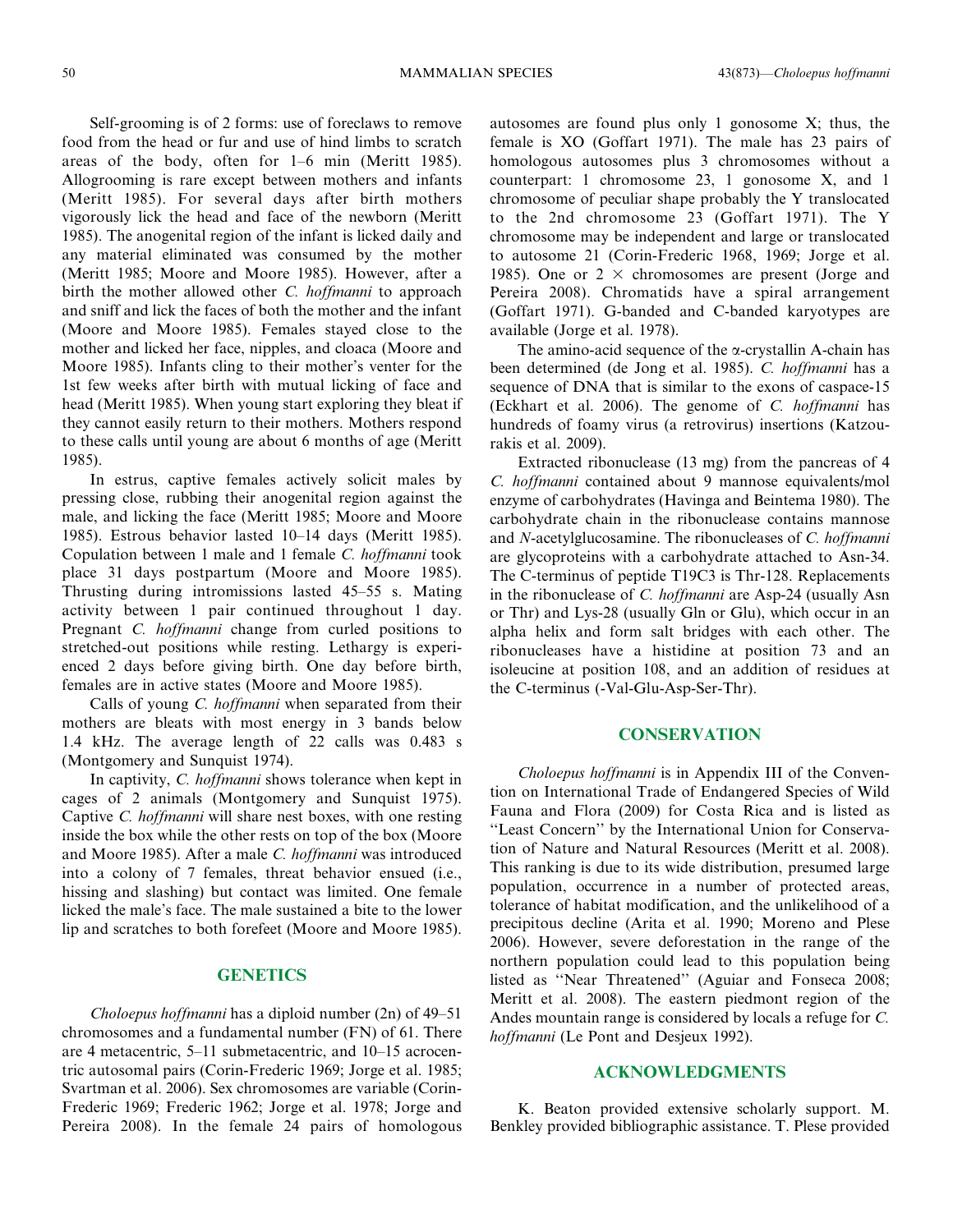the photograph of the animal. The skull plate was created by D. Fish, T. J. Leach, and M. Sawdy. K. Beaton created the map. An anonymous reviewer provided the excellent description of the facial differences between Choloepus and Bradypus. Funding was from the Blakeslee Grant for Genetics Research at Smith College.

#### LITERATURE CITED

- ADAM, P. 1999. Choloepus didactylus. Mammalian Species 621:1–8.
- AGASSIZ, L. 1846. Nomenclatis zoologigi index universalis, continens nomina systematica classium, ordinum, familiarum et generum animalium omnium, tam viventium quam fossilium, secundum ordinem alphabeticum unicum deposita, adjectis homonymiis plantarum, nec non variis adnotationibus et emendationibus. Fasciculus XII. Jent et Gassmann, Soloduri.
- AGUIAR, J. M., AND G. A. B. DA FONSECA. 2008. Conservation status of the Xenarthra. Pp. 215–231 in The biology of the Xenarthra (S. F. Vizcaino and W. J. Loughry, eds.). University Press of Florida, Gainesville.
- AIELLO, A. 1985. Sloth hair: unanswered questions. Pp. 213–218 in The evolution and ecology of armadillos, sloths, and vermilinguas (G. G. Montgomery, ed.). Smithsonian Institution Press, Washington, D.C.
- ALLEN, J. A. 1910. Additional mammals from Nicaragua. Bulletin of the American Museum of Natural History 28:87–115.
- ALLEN, J. A. 1913. New mammals from Colombia and Ecuador. Bulletin of the American Museum of Natural History 32:469–484.
- ARITA, H. T., J. G. ROBINSON, AND K. H. REDFORD. 1990. Rarity in Neotropical forest mammals and its ecological correlates. Conservation Biology 4:181–192.
- BARAC, G. 1963. Recherches sur la bile de l'unau. Archives Internationales de Physiologie et de Biochimie 71:117–118.
- BÁRÁNY, M., T. E. CONOVER, L. H. SCHLISELFELD, E. GAETJENS, AND M. GOFFART. 1967. Relation of properties of isolated myosin to those of intact muscles of the cat and sloth. European Journal of Biochemistry 2:156–164.
- BENIRSCHKE, K. 2008. Reproductive parameters and placentation in anteaters and sloths. Pp. 160–171 in The biology of the Xenarthra (S. F. Vizcaíno and W. J. Loughry, eds.). University of Florida Press, Gainesville.
- BENIRSCHKE, K., AND H. C. POWELL. 1985. On the placentation of sloths. Pp. 237–241 in The evolution and ecology of armadillos, sloths, and vermilinguas (G. G. Montgomery, ed.). Smithsonian Institution Press, Washington, D.C.
- BETZ, E. H., G. BOOZ, AND M. GOFFART. 1967. La corticosurréanale chez l'unau (Choloepus hoffmanni Peters). Comptes Rendus des Séances de la Société de Biologie et de ses Filiales 161:1132–1134.
- BORROR, D. J. 1960. Dictionary of word roots and combining forms. Mayfield Publishing Co., Mountain View, California.
- BRITTON, S. W. [W. S.]. 1941. Form and function in the sloth (concluded). Quarterly Review of Biology 16:190–207.
- BRITTON, S. W., AND W. E. ATKINSON. 1938. Poikilothermism in the sloth. Journal of Mammalogy 19:94–99.
- BRITTON, S. W., AND R. F. KLINE. 1939a. Emotional hyperglycemia and hyperthermia in tropical mammals and reptiles. American Journal of Physiology 126:730–734.
- BRITTON, S. W., AND R. F. KLINE. 1939b. Augmentation of activity in the sloth by adrenal extract, emotion and other conditions. American Journal of Physiology 127:127–130.
- BRITTON, S. W., R. F. KLINE, AND H. SILVETTE. 1938. Blood-chemical and other conditions in normal and adrenalectomized sloths. American Journal of Physiology 123:701–704.
- BUGGE, J. 1979. Cephalic arterial pattern in New World edentates and Old World pangolins with special reference to their phylogenetic relationships and taxonomy. Acta Anatomica 105:37–46.
- CABRERA, A. 1958. Catalogo de los mamiferos de America del Sur. Revista del Museo Argentino de Ciencias Naturales ''Bernardino Rivadavia,'' Ciencias Zoologicas 4:1–308. (dated 1957 but published in 1958; see notice on page 308 of the publication).
- CALLENS, M., J. COLLE, M. A. GEREBTZOFF, AND M. GOFFART. 1965. Excitatory and depressive phenomena in the olfactory system of the sloth (Choloepus hoffmanni Peters). Archives Internationals de Physiologie et de Biochimie 73:748–761.
- CARRILLO, E., T. K. FULLER, AND J. C. SAENZ. 2009. Jaguar (Panthera onca) hunting activity: effects of prey distribution and availability. Journal of Tropical Ecology 25:563–567.
- CESSION-FOSSION, A., AND J. LECOMTE. 1963. Présence d'histamine et de substance P dans certains tissus de l'unau (Choloepus hoffmanni). Archives Internationales de Physiologie et de Biochimie 70: 397–400.
- CHRISTENSEN, H. A., AND A. M. DE VASQUEZ. 1982. The tree buttress biotope: a pathobiocenosis of Leishmania braziliensis. American Journal of Tropical Medicine and Hygiene 31:243–251.
- CHRISTENSEN, H. A., AND A. HERRER. 1976. Neotropical sand flies (Diptera: Psychodidae), invertebrate hosts of *Endotrypanum* schaudini (Kinetoplastida: Trypanosomatidae). Journal of Medical Entomology 13:299–303.
- CHRISTENSEN, H. A., AND A. HERRER. 1979. Susceptibility of sand flies (Diptera: Psychodidae) to Trypanosomatidae from two-toed sloths (Edentata: Bradypodidae). Journal of Medical Entomology 16:424–427.
- CLARK, L. G., V. M. VARELA-DIAZ, C. R. SULZER, R. R. MARSHAK, AND C. J. HOLLISTER. 1966. Lepospirosis in Nicaragua: preliminary report on the first year of study. American Journal of Tropical Medicine and Hygiene 15:735–742.
- CLOSON, J., AND H. WANKENNE. 1962. Etude de la function thyroïdienne<br>au moyen de Na<sup>131</sup>I, chez *Choloepus hoffmanni* Peters. II. Iodoaminoacides marques thyroglobuliniques. Archives Internationales de Physiologie et Biochimie 70:312–313.
- CONVENTION ON INTERNATIONAL TRADE IN ENDANGERED SPECIES OF WILD FAUNA AND FLORA. 2009. Appendix III. http://www.cites.org/eng/ app/appendices.shtml, accessed 7 August 2010.
- CORIN-FREDERIC, J. 1968. Technique amelioree pour l'etude des meioses males et en particulier du mode d'association des gonosomes. Genetica 39:345–350.
- CORIN-FREDERIC, J. 1969. Les formulas gonosomiques dites aberrants chez les mammifères euteries. Chromosoma 27:268–287.
- CORNALIA, E. 1849. Vertebratorium synopsis in Musaeo Mediolanensis extantium quae per novam orbem Cajetanas Osculati collegit annis 1846–47–1848 speciebus novis vel minus cognitis adjectis nec non discriptionibus atque iconibus illustratis. Typogaphia Corbetta, Modoetiae, Italy.
- DE JONG, W. W., A. ZWEERS, K. A. JOYSEY, J. T. GLEAVES, AND D. BOULTER. 1985. Protein sequence analysis applied to xenarthran and pholidote phylogeny. Pp. 65–76 in The evolution and ecology of armadillos, sloths, and vermilinguas (G. G. Montgomery, ed.). Smithsonian Institution Press, Washington, D.C.
- DELGADO, O., M. CASTES, A. C. WHITE JR., AND R. D. KREUTZER. 1993. Leishmania colombiensis in Venezuela. American Journal of Tropical Medicine and Hygiene 48:143–147.
- DEMANEZ, J. P., M. GOFFART, AND A. LEDOUX. 1968. La fonction vestibulaire chez l'unau (Choloepus hoffmani Peters). Archives Internationales de Physiologie et de Biochimie 76:253–267.
- DENIS, C., C. JEUNIAUX, M. A. GEREBTZOFF, AND M. GOFFART. 1967. La digestion stomacale chez un paresseux: l'anau Choloepus hoffmanni Peters. Annales de la Société Royale Zoologique de Beligique 97:9–29.
- DIGIMORPH. 2003. Choloepus hoffmanni, two-toed sloth. http://digimorph. org/specimens/Choloepus\_hoffmanni/, accessed 7 August 2010.
- DRESSE, A., AND M. A. GEREBTZOFF. 1962. Occurrence of dopa, dopamine, noradrenaline and adrenaline in the adrenal medulla of the sloth (Choloepus hoffmanni Peters). Archives Internationals de Physiologie et de Biochimie 70:313–315.
- DRESSE, A., AND M. GOFFART. 1963. Les catécholamines de la médullosurréale de l'unau (Choloepus hoffmanni Peters). Archives Internationales de Physiologie et de Biochimie 71:271–273.
- DUCHESNE, P. Y. 1967. Le complexe hypothalamo–hypophysaire des paresseux (Choloepus hoffmanni Pet. et Bradypus tridactylus L.). Acta Anatomica 67:452–464.
- DYAR, H. G. 1908. A pyralid inhabiting the fur of the living sloth. Proceedings of the Entomological Society of Washington 9: 142–144.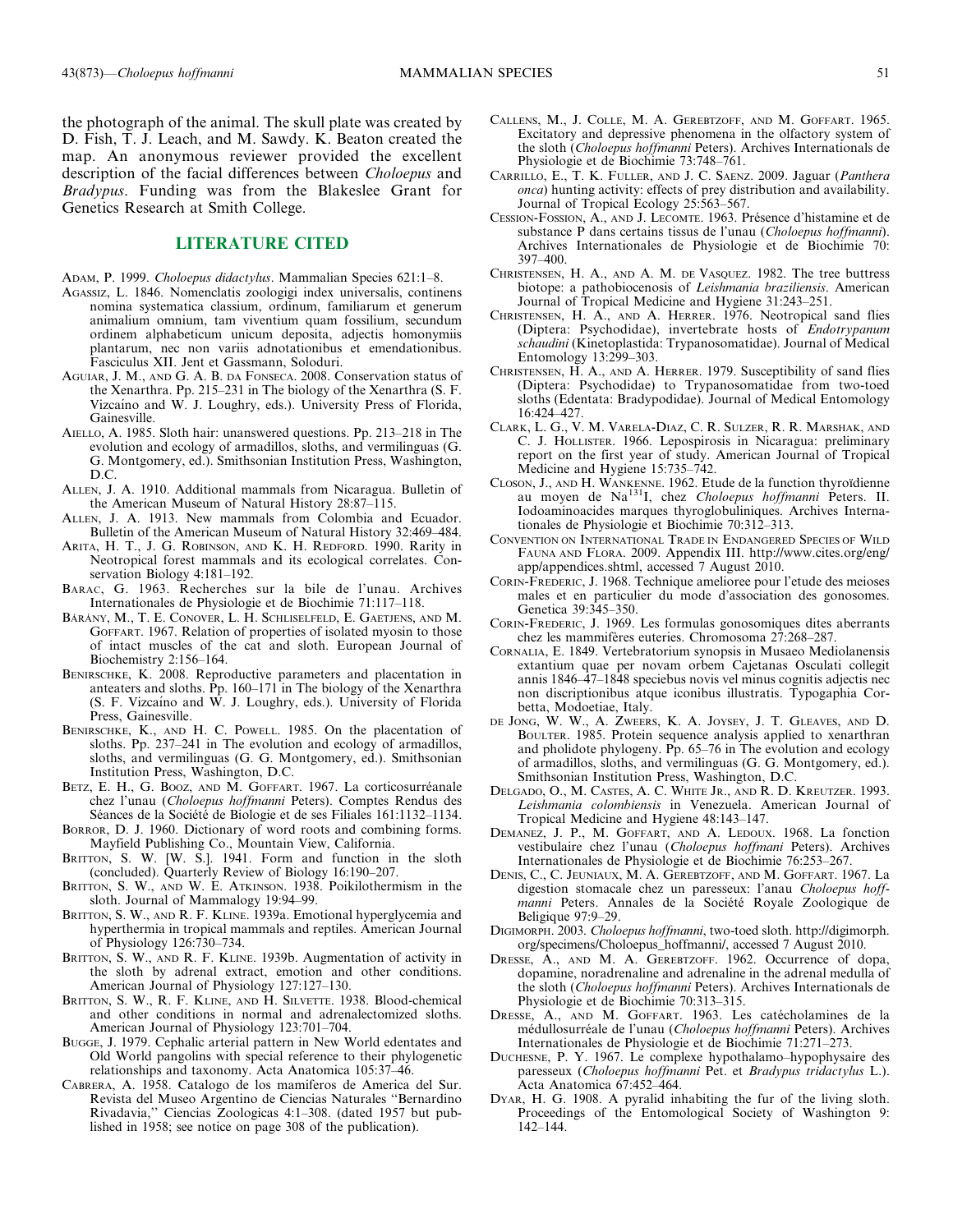- ECKHART, L., A. UTHMAN, W. SIPOS, AND E. TASCHACHLER. 2006. Genome sequence comparison reveals independent inactivation of the caspase-15 gene in different evolutionary lineages of mammals. Molecular Biology and Evolution 23:2081–2089.
- EISENBERG, J. F., AND R. W. THORINGTON, JR. 1973. A preliminary analysis of a Neotropical mammal fauna. Biotropica 5:150–161.
- ENDERS, R. K. 1935. Mammalian life histories from Barro Colorado Island, Panama. Bulletin of the Museum of Comparative Zoology 78:383–502.
- ENDERS, R. K. 1940. Observations of sloths in captivity at higher altitudes in the tropics and in Pennsylvania. Journal of Mammalogy 21:5–7.
- ENDERS, R. K., AND D. E. DAVIS. 1936. Body temperatures of some Central American mammals. Journal of Mammalogy 17:165–166.
- ENGER, S., AND T. H. BULLOCK. 1965. Physiological basis of slothfulness in the sloth. Hvalrådets Skriftet 48:143-160.
- ESPLIN, D. W., AND D. M. WOODBURY. 1961. Spinal reflexes and seizure patterns in the two-toed sloth. Science 133:1426–1427.
- FONTAINE, Y. A., AND M. GOFFART. 1963. Teneur en hormone thyréotrope de l'hypophyse de l'unau (Choloepus hoffmanni Peters). Archives Internationales de Physiologie et de Biochimie 71:462–465.
- FRANCO, A. M. R., H. MOMEN, R. D. NAIFF, C. F. S. MOREIRA, M. P. DEANE, AND G. GRIMALDI, JR. 1996. Enzyme polymorphism in Endotrypanum and numerical analysis of isoenzyme data. Parasitology 113:39–48.
- FREDERIC, J. 1962. Recherches préliminaries sur l'assortiment chromosomique chez Choloepus hoffmanni Peters. Archives Internationales de Physiologie et de Biochimie 70:317–319.
- FRENKEL, J. K., AND O. E. SOUSA. 1983. Antibodies to toxoplasma in Panamanian mammals. Journal of Parasitology 69:244–245.
- GARDNER, A. L. 2005. Order Pilosa. Pp. 100–103 in Mammal species of the world: a taxonomic and geographic reference (D. E. Wilson and D. M. Reeder, eds.). 3rd ed. Johns Hopkins University Press, Baltimore, Maryland.
- GARDNER, A. L., AND V. L. NAPLES. 2007. Family Megalonychidae P. Gerais, 1855. Pp. 165–168 in Mammals of South America. Vol. 1. Marsupials, xenarthrans, shrews, and bats (A. L. Gardner, ed.). University of Chicago Press, Chicago, Illinois. (Dated 2007 but published in 2008.)
- GENOWAYS, H. H., AND R. M. TIMM. 2003. The xenarthrans of Nicaragua. Journal of Neotropical Mammalogy 10:231–253.
- GEREBTZOFF, M. A. 1962. Caractères structuraux primitifs de l'isocortex du paresseux, Choloepus hoffmanni Peters. Archives Internationales de Physiologie et de Biochimie 70:315–317.
- GIFFIN, E. B., AND M. GILLETT. 1996. Neurological and osteological definitions of cervical vertebrae in mammals. Brain, Behavior, and Evolution 47:214–218.
- GILLESPIE, D. S. 2003. Xenarthra: Edentata. Pp. 397–407 in Zoo and wild animal medicine (M. E. Fower and E. Miller, eds.). W. B. Saunders Company, Philadelphia, Pennsylvania.
- GILMORE, D. P., C. P. COSTA, AND D. P. F. DUARTE. 2000. An update on the physiology of two- and three-toed sloths. Brazilian Journal of Medical and Biological Research 33:129–146.
- GILMORE, D. P., C. P. COSTA, AND D. P. F. DUARTE. 2001. Sloth biology: an update on their physiological ecology, behaviour and role as vectors of arthropods and arboviruses. Brazilian Journal of Medical Biological Research 34:9–25.
- GOFFART, M. 1968. The problem of slothfulness in the didactyl sloth (Choloepus hoffmannii Pet.). Electromyography 8:245–251.
- GOFFART, M. 1971. Function and form in the sloth. Pergamon Press, New York.
- GOFFART, M., M. A. GEREBTZOFF, AND P. Y. DUCHESNE. 1967. The spinal roots in the sloth (Choloepus hoffmanni Peters). Journal of Comparative Neurology 131:393–404.
- GOFFART, M., O. HOLMES, AND Z. M. BACQ. 1962. Some mechanical properties of skeletal muscle in the sloth (Choloepus hoffmanni Peters). Archives Internationales de Physiologie et de Biochimie 70:103–106.
- GÓMEZ-OSORIO, H. 1964. Bases anatomicas de la unidad functional neuroña glia. Antioquia Medica 14:275-284.
- GOODWIN, G. G. 1946. Mammals of Costa Rica. Bulletin of the American Museum of Natural History 87:271–473.
- GOTCH, A. F. 1979. Mammals: their Latin names explained. Blandford Press, Poole, Dorset, United Kingdom.
- GRAND, T. I. 1978. Adaptations of tissue and limb segments to facilitate moving and feeding in arboreal folivores. Pp. 231–241 in The ecology of arboreal folivores (G. G. Montgomery, ed.). Smithsonian Institution Press, Washington, D.C.
- GRAY, J. E. 1821. On the natural arrangement of vertebrose animals. London Medical Repository 15:297–311.
- GRAY, J. E. 1827. Synopsis of the species of the class Mammalia as arranged with reference to their organization by Cuvier and other naturalists, volume the fifth, of The animal kingdom arranged in conformity with its organization, by the Baron Cuvier, with additional descriptions of all the species hitherto named, and of many not before noticed, by Edward Griffith … and others (E. Griffith, ed.). Geo. B. Whitaker, London, United Kingdom.
- GRAY, J. E. 1871. Notes on the species of Bradypodidae in the British Museum. Proceedings of the Zoological Society of London 1871: 428–449.
- GRIMALDI, G., R. D. KREUTZER, Y. HASHIGUCHI, E. A. GOMEZ, T. MIMORY, AND R. B. TESH. 1992. Description of Leishmania equatorensis, sp. n. (Kinetoplastida: Trypanosomatidae), a new parasite infecting arboreal mammals in Ecuador. Memorias do Instituto Oswaldo Cruz Rio de Janeiro 87:221–228.
- HAMMOND, E. E., D. SOSA, R. BECKERMAN, AND R. F. AGUILAR. 2009. Respiratory disease associated with Bordetella bronchiseptica in a Hoffmann's two-toed sloth (Choloepus hoffmanni). Journal of Zoo and Wildlife Medicine 40:369–372.
- HANDLEY, C. O., JR. 1976. Mammals of the Smithsonian Venezuelan project. Brigham Young University Science Bulletin, Biological Series 20:1–89.
- HANLEY, C. S., ET AL. 2008. Immobilization of the free-ranging Hoffmann's two-toed and brown-throated three-toed sloths using ketamine and medetomidine: a comparison of physiologic parameters. Journal of Wildlife Diseases 44:938–945.
- HARTMAN, F. A. 1959. Notes on the adrenal of the sloth. Anatomical Record 133:105–113.
- HAVINGA, J., AND J. J. BEINTEMA. 1980. Pancreatic ribonucleases of mammals with ruminant-like digestion: amino-acid sequences of hippopotamus and sloth ribonucleases. European Journal of Biochemistry 110:131–142.
- HAYSSEN, V. 2008. Bradypus pygmaeus (Pilosa: Bradypodidae). Mammalian Species 812:1–4.
- HAYSSEN, V. 2010. Bradypus variegatus (Pilosa: Bradypodidae). Mammalian Species 42(850):19–32.
- HAYSSEN, V., A. VAN TIENHOVEN, AND A. VAN TIENHOVEN. 1993. Asdell's patterns of mammalian reproduction. Cornell University Press, Ithaca, New York.
- HERRER, A., AND H. A. CHRISTENSEN. 1975. Infrequency of gross skin lesions among Panamanian forest mammals with cutaneous leishmaniasis. Parasitology 71:87–92.
- HERRER, A., AND H. A. CHRISTENSEN. 1976. Epidemiological patterns of cutaneous leishmaniasis in Panama. III. Endemic persistence of the disease. American Journal of Tropical Medicine and Hygiene 25:54–58.
- HERRER, A., AND H. A. CHRISTENSEN. 1980. Leishmania braziliensis in the Panamanian two-toed sloth, Choloepus hoffmanni. American Journal of Tropical Medicine and Hygiene 29:1196–1200.
- HERRER, A., H. A. CHRISTENSEN, AND R. J. BEUMER. 1973. Reservoir hosts of cutaneous leishmaniasis among Panamanian forest mammals. American Journal of Tropical Medicine and Hygiene 22:585–591.
- HERRER, A., AND S. R. TELFORD, JR. 1969. Leishmania braziliensis isolated from sloths in Panama. Science 164:1419–1420.
- HERRER, A., S. R. TELDFORD, AND H. A. CHRISTENSEN. 1979. Leishmania braziliensis: dissemination of Panamanian strains in golden hamsters. Experimental Parasitology 48:359–363.
- HILL, N., AND S. M. TENNEY. 1974. Ventilatory responses to  $CO<sub>2</sub>$  and hypoxia in the two-toed sloth (Choloepus hoffmanni). Respiration Physiology 22:311–323.
- HOFFMAN, E. A., AND E. L. RITMAN. 1984. Three-dimensional lung geometry and function of dog and sloth. American Review of Respiratory Disease 129:A267.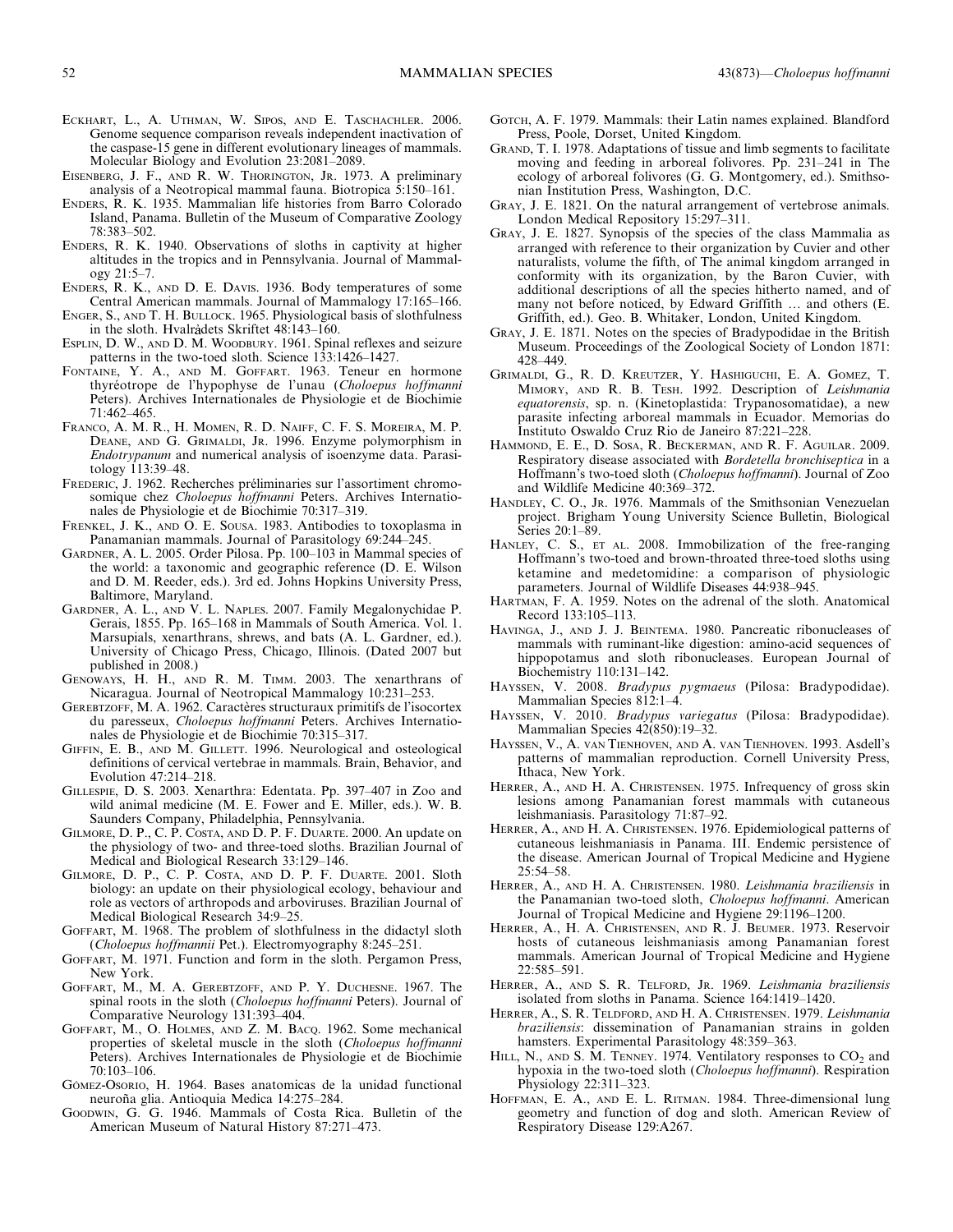- HOWARTH, S. T., AND J. F. TOOLE. 1973. Some observations on the circadian rhythm of Choloepus hoffmanni, the two-toed sloth. Laboratory Animal Science 23:377–379.
- ILLIGER, K. 1811. Prodromus systematis mammalium et avium. Salfield, Berlin, Germany.
- IRVING, L., P. F. SCHOLANDER, AND S. W. GRINNELL. 1942. Experimental studies of the respiration of sloths. Journal of Cellular and Comparative Physiology 20:189–210.
- JAMMAERS, C. 1965. Isolement et propriétés de la myoglobine de l'unau (Choloepus hoffmanni Peters). Archives Internationales de Physiologie et de Biochimie 73:651–672.
- JEUNIAUX, C. 1962. Recherche de polysaccharidases dans l'estomac d'un paresseux, Choloepus hoffmanni Pet. (mammifère edenté). Archives Internationales de Physiologie et de Biochimie 70:407–408.
- JONES, M. L. 1982. Longevity of captive mammals. Der Zoologische Garten 52:113–128.
- JORGE, W., D. A. MERITT, AND K. BENIRSCHKE. 1978. Chromosome studies in Edentata. Cytobios 18:157–172.
- JORGE, W., A. T. ORSI-SOUZA, AND R. BEST. 1985. The somatic chromosomes of Xenarthra. Pp. 121–129 in The evolution and ecology of armadillos, sloths, and vermilinguas (G. G. Montgomery, ed.). Smithsonian Institution Press, Washington, D.C.
- JORGE, W., AND H. R. J. PEREIRA, JR. 2008. Chromosomal studies in the Xenarthra. Pp. 196–204 in The biology of the Xenarthra (S. F. Vizcaino and W. J. Loughry, eds.). University Press of Florida, Gainesville.
- KATAKURA, K., ET AL. 2003. Identification of Endotrypanum species from a sloth, a squirrel and *Lutzomyia* sandflies in Ecuador by PCR amplification and sequencing of the mini-exon gene. Journal of Veterinary Medical Science 65:649–653.
- KATZOURAKIS, A., R. J. GIFFORD, M. TRISTEM, M. T. P. GILBERT, AND O. G. PYBUS. 2009. Macroevolution of complex retroviruses. Science 325:1512.
- KOURANY, M., L. BOWDRE, AND A. HERRER. 1976. Panamanian forest mammals as carriers of Salmonella. American Journal of Tropical Medicine and Hygiene 25:449–455.
- KREUTZER, R. D., ET AL. 1991. Characterization of Leishmania colombiensis sp. n (Kinetoplastida: Trypanosomatidae), a new parasite infecting humans, animals, and phlebotomine sand flies in Colombia and Panama. American Journal of Tropical Medicine and Hygiene 44:662–675.
- LANGWORTHY, O. R. 1935. A physiological study of the cerebral motor cortex and the control of posture in the sloth. Journal of Comparative Neurology 62:333–348.
- LE PONT, F., AND P. DESJEUX. 1992. Présence de Choloepus hoffmanni dans les Yungas de la Paz (Bolivie). Mammalia 56:484–485.
- LECOMTE, J. 1964. Kininogénes et enzymes kinino-formateurs chez le paresseux (Choloepus hoffmanni Peters). Archives Internationales de Physiologie et de Biochimie 72:926–928.
- LEMAIRE, M., M. GOFFART, J. CLOSON, AND R. WINAND. 1969. La fonction thyroidienne chez l'unau (Choloepus hoffmanni Peters). General and Comparative Endocrinology 12:181–199.
- LINNAEUS, C. 1758. Systema naturae per regna tria naturae, secundum classes, ordines, genera, species, cum characteribus, differentiis, synonymis, locis. Editio decima, reformata. Vol. 1. Laurentii Salvii, Stockholm, Sweden.
- LÖNNBERG, E. 1928. Notes on some South American edentates. Arkiv fur Zoologi Stockholm 20(10):1–17.
- LÖNNBERG, E. 1942. Notes on Xenarthra from Brazil and Bolivia. Arkiv fur Zoologi Stockholm 34A(9):1–58.
- MARDER, J., AND R. B. REEVES. 1967. Acid–base status of the two-toed sloth (Choloepus hoffmanni) in acute hypothermia. Physiologist 10: 243.
- MARÉCHAL, G., M. GOFFART, AND X. AUBERT. 1963. Nouvelles recherches sur les propriétés du muscle squelettique du paresseux (Choloepus hoffmanni Peters). Archives Internationales de Physiolgie et de Biochimie 71:236–240.
- MARQUES, S., D. M. BARROS-BATTESTI, J. L. H. FACCINI, AND V. C. ONOFRIO. 2002. Brazilian distribution of Amblyomma varium Koch, 1844 (Acari: Ixodidae), a common parasite of sloths (Mammalia: Xenarthra). Memórias do Instituto Oswaldo Cruz, Rio de Janeiro 97:1141–1146.
- MASLIN, A., C. STEPIEN, AND E. BUCHOLTZ. 2007. Morphological and molecular analysis of vertebral variants in the two-toed sloths Choloepus hoffmanni and Choloepus didactylus. Journal of Vertebrate Paleontology 27:113A.
- MCCARTHY, T. J., D. L. ANDERSON, AND G. A. CRUZ D. 1999. Tree sloths (Mammalia: Xenarthra) in Nicaragua and Honduras, Central America. Southwestern Naturalist 44:410–414.
- MCNAB, B. K. 1978. Energetics of arboreal folivores: physiological problems and ecological consequences of feeding on an ubiquitous food supply. Pp. 153–162 in The ecology of arboreal folivores (G. G. Montgomery, ed.). Smithsonian Institution Press, Washington, D.C.
- MENDEL, F. C. 1981a. Foot of two-toed sloths: its anatomy and potential uses relative to size of support. Journal of Morphology 170:357–372.
- MENDEL, F. C. 1981b. Use of hands and feet of two-toed sloths (Choloepus hoffmanni) during climbing and terrestrial locomotion. Journal of Mammalogy 62:413–421.
- MENDEL, F. C. 1985. Use of hands and feet of three-toed sloths (Bradypus variegatus) during climbing and terrestrial locomotion. Journal of Mammalogy 66:359–366.
- MENEGAUX, A. 1906. Description of d'un bradypodide´ nouveau (Choloepus hoffmanni peruvianus subsp. nov.) provenant du Pérou. Bulletin du Museum D'Histoire Naturelle 1906:460–464.
- MERITT, D. A., JR. 1970. Edentate diets currently in use at Lincoln Park Zoo, Chicago. International Zoo Yearbook 10:136–138.
- MERITT, D. A., JR. 1973. Edentate diets II. Two-toed sloths. Laboratory Animal Science 23:543–545.
- MERITT, D. A., JR. 1974. A further note on the immobilization of sloths. International Zoo Yearbook 14:160–161.
- MERITT, D. A., JR. 1976. A simplified method for diagnosing parturition in Hoffmann's sloth, Choloepus hoffmanni. International Zoo Yearbook 16:152–153.
- MERITT, D. A., JR. 1985. The two-toed Hoffmann's sloth, Choloepus hoffmanni Peters. Pp. 333–341 in The evolution and ecology of armadillos, sloths, and vermilinguas (G. G. Montgomery, ed.). Smithsonian Institution Press, Washington, D.C.
- MERITT, D. A., JR., AND G. F. MERITT. 1976. Sex ratios of Hoffmann's sloth, Choloepus hoffmanni Peters and three-toed sloth, Bradypus infuscatus Wagler in Panama. American Midland Naturalist 96: 472–473.
- MERITT, M., MEMBERS OF THE INTERNATIONAL UNION FOR CONSERVATION OF NATURE AND NATURAL RESOURCES SPECIES SURVIVAL COMMIS-SION EDENTATE SPECIALIST GROUP. 2008. Choloepus hoffmanni. In International Union for Conservation of Nature and Natural Resources 2009. International Union for Conservation of Nature and Natural Resources Red list of threatened species. Version 2009.1. www.iucnredlist.org/details/4778/0, accessed 4 August 2010.
- MEULDERS, M., J. GYBELS, J. BERGMANS, M. A. GEREBTZOFF, AND M. GOFFART. 1966. Sensory projections of somatic, auditory and visual origin to the cerebral cortex of the sloth (Choloepus hoffmanni Peters). Journal of Comparative Neurology 126: 535–546.
- MONTGOMERY, G. G., W. W. COCHRAN, AND M. E. SUNQUIST. 1973. Radiolocating arboreal vertebrates in tropical forest. Journal of Wildlife Management 37:426–428.
- MONTGOMERY, G. G., AND M. E. SUNQUIST. 1974. Contact–distress calls of young sloths. Journal of Mammalogy 55:211–213.
- MONTGOMERY, G. G., AND M. E. SUNQUIST. 1975. Impact of sloths on Neotropical forest energy flow and nutrient cycling. Pp. 69–98 in Tropical ecological systems: trends in terrestrial and aquatic research (F. B. Golley and E. Medina, eds.). Springer-Verlag, New York.
- MONTGOMERY, G. G., AND M. E. SUNQUIST. 1978. Habitat selection and use by two-toed and three-toed sloths. Pp. 329–359 in The ecology of arboreal folivores (G. G. Montgomery, ed.). Smithsonian Institution Press, Washington, D.C.
- MOORE, A. W., AND D. E. MOORE. 1985. Behavioral aspects of mating, parturition, and pregnancy in a colony of Hoffmann's two-toed sloths. Pp. 453–461 in Proceedings of the Meeting of the Northeast Regional American Association of Zoological Parks and Aquariums.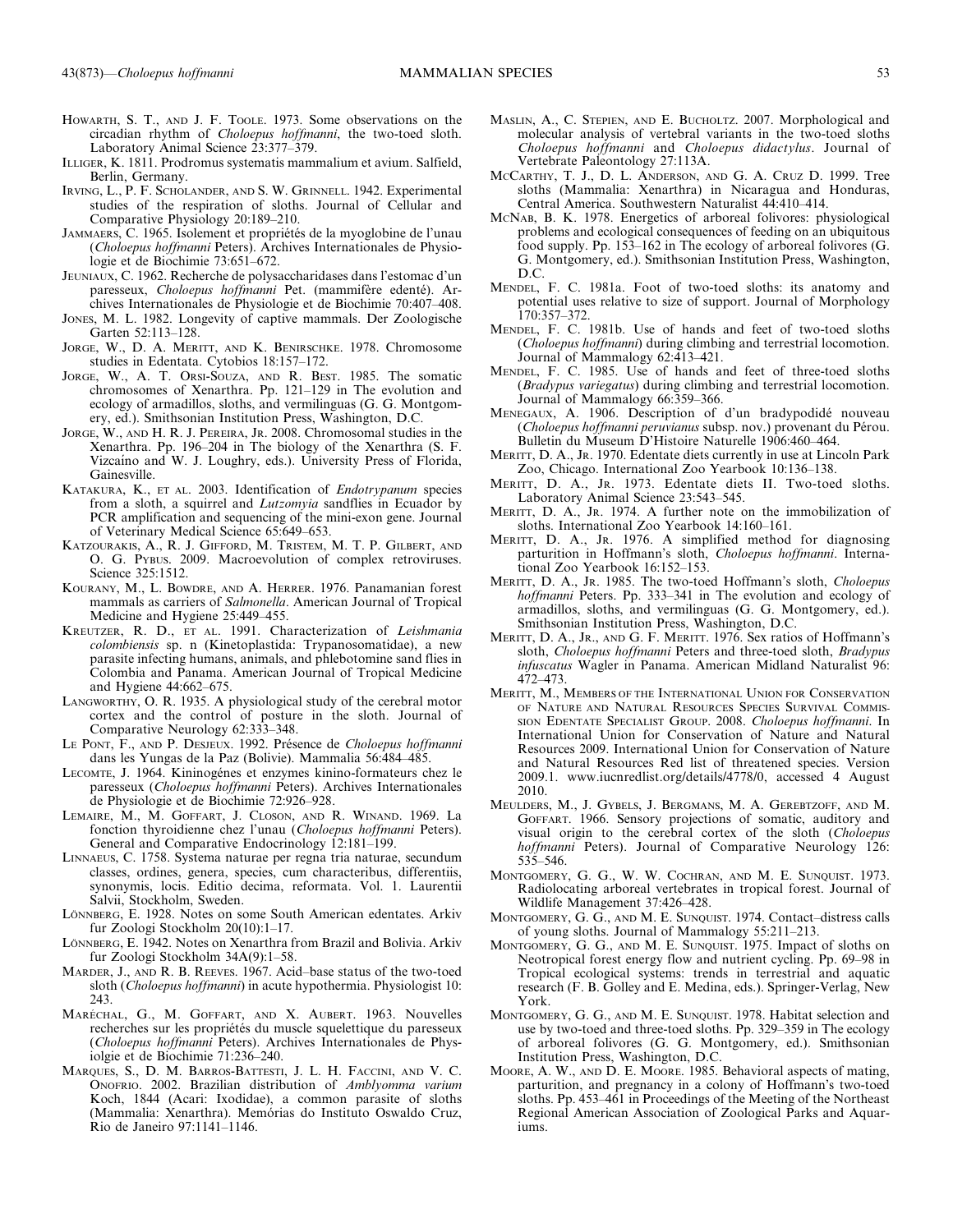- MORENO, R. S., R. W. KAYS, AND R. S. SAMUDIO, JR. 2006. Competitive release in diets of ocelot (Leopardus pardalis) and puma (Puma concolor) after jaguar (Panthera onca) decline. Journal of Mammalogy 87:808–816.
- MORENO, S., AND T. PLESE. 2006. The illegal traffic in sloths and threats to their survival in Colombia. Edentata 7:10–18.
- MURPHY, M. G., AND J. L. O'LEARY. 1973. Hanging and climbing functions in raccoon and sloth after total cerebellectomy. Archives of Neurology 28:111–117.
- NAPLES, V. L. 1985. The superficial facial musculature in sloths and vermilinguas (anteaters). Pp. 173–189 in The evolution and ecology of armadillos, sloths, and vermilinguas (G. G. Montgomery, ed.). Smithsonian Institution Press, Washington, D.C.
- PALEM-VLIERS, M., N. BROUHON, J. BURET, C. HEUSGHEM, AND H. VAN CAUWENBERGE. 1962. Activité surrénalienne chez l'anau, Choloepus hoffmanni Pet. Archives Internationales de Physiologie et de Biochimie 70:412–414.
- PARTRIDGE, J. 1991. The two-toed sloth. International Zoo News 38: 23–28.
- PATTERSON, B., AND R. PASCUAL. 1968. The fossil mammal fauna of South America. Quarterly Review of Biology 43:409–451.
- PATTERSON, B., W. SEGALL, W. D. TURNBULL, AND T. J. GAUDIN. 1992. The ear region in xenarthrans (= Edentata, Mammalia). Part. II. Pilosa (sloths, anteaters), palaeanodonts, and a miscellany. Fieldiana, Geology (New Series) 24:1–79.
- PETERS, W. 1858. [Charakterist eines neuen zweizehigen Faulthiers.] Monatsberichte der Königlichen Preuss. Akademie der Wissenschaften zu Berlin 1858:128.
- PHILIPPOT, E., AND M. GOFFART. 1963. Nouvelles recherches sur les récepteurs  $\alpha$  and  $\beta$  à l'adrénaline chez l'unau (Choloepus hoffmanni Peters). Archives Internationales de Physiologie et de Biochimie 71:241–244.
- PHILIPPOT, E., M. GOFFART, AND A. DRESSE. 1965. Le systeme surrenalosympathique chez le paresseux (Choloepus hoffmanni Peters). Archives Internationales de Physiologie et de Biochimie 73: 476–504.
- PYE, A. 1979. The structure of the cochlea in some mammals. Journal of Zoology (London) 187:39–53.
- RAFINESQUE, C. S. 1815. Analyse de la nature ou tableau de l'univers et des corps organisés. L'Imprimerie de Jean Barravecchia, Palermo, Italy.
- RICHTER, C. P., AND L. H. BARTEMEIER. 1926. Decerebrate rigidity of the sloth. Brain 49:207–225.
- ROWLATT, U. 1980. Functional and nonfunctional determinants of mammalian cardiac anatomy. Pp. 259–300 in Hearts and heartlike organs: comparative anatomy and development (G. H. Bourne, ed.). Academic Press, Inc., New York.
- SALAZAR-ANTÓN, F., ET AL. 2009. Trypanosoma rangeli genotypes association with Rhodnius prolixus and R. pallescens allopatric distributions in Central America. Infection, Genetics, and Evolution 9:1306–1310.
- SALAZAR-BRAVO, J. A., K. H. REDFORD, AND A. M. STEARMAN. 1990. El perezoso de dos dedos de Hoffmann (Choloepus hoffmanni Peters, 1859; Megalonychidae) en Bolivia. Museo Nacional de Historia Natural (Bolivia) Comunicación 9:18–21.
- SCHINZ, H. R. 1821. Das Thierreich eingetheilt-nach dem Bau der Thiere als Grundlage ihrer Naturgeschichte und der vergleichenden Anatomie von dem Herrn Ritter von Cuvier. Erster band. Säugethiere und Vógel. J. G. Cotta'schen Buchhandlung, Stuttgart and Tübingen, Germany.
- SCLATER, P. L. 1856. List of mammals and birds collected by Mr. Bridges in the vicinity of the town of David in the province of Chiriqui in the state of Panama. Proceedings of the Zoological Society of London 1856:138–143.
- SEYMOUR, C. 1985. Sloths as hosts of arboviruses. Pp. 269–278 in The evolution and ecology of armadillos, sloths, and vermilinguas (G. G. Montgomery, ed.). Smithsonian Institution Press, Washington, D.C.
- SEYMOUR, C., L. D. KRAMER, AND P. H. PERALTA. 1983a. Experimental St. Louis encephalitis virus infection of sloths and cormorants. American Journal of Tropical Medicine and Hygiene 32:844–853.
- SEYMOUR, C., P. H. PERALTA, AND G. C. MONTGOMERY. 1983b. Serologic evidence of natural togavirus infections in Panamanian

sloths and other vertebrates. American Journal of Tropical Medicine and Hygiene 32:854–861.

- SHAW, J. J. 1964. A possible vector of Endotrypanum schaudinni of the sloth Choloepus hoffmanni, in Panama. Nature 201:417–418.
- SHAW, J. J. 1969. The haemoflagellates of sloths. London School of Hygiene and Tropical Medicine 13:1–132.
- SHAW, J. J. 1985. The hemoflagellates of sloths, vermilinguas (anteaters), and armadillos. Pp. 279–292 in The evolution and ecology of armadillos, sloths, and vermilinguas (G. G. Montgomery, ed.). Smithsonian Institution Press, Washington, D.C.
- SIBAJA-MORALES, K. D., ET AL. 2009. Gastrointestinal parasites and ectoparasites of Bradypus variegatus and Choloepus hoffmanni sloths in captivity from Costa Rica. Journal of Zoo and Wildlife Medicine 40:86–90.
- SICHER, H. 1944. Masticatory apparatus of the sloths. Field Museum of Natural History, Zoology Series 29:161–168.
- SOMA, H. 1976. Trophoblast: a comparison between human and other mammalian placentas. Journal of Tokyo Medical College 34: 873–883. (In Japanese.)
- SRIHONGSE, S. 1969. Vesicular stomatitis virus infections in Panamanian primates and other vertebrates. American Journal of Epidemiology 90:69–76.
- STOCKER, G. 1987. Order Edentata/family Megalonychidae. Choloepus hoffmanni. http://www.cites.org/eng/resources/id/fauna/volume1/ a-107.002.002.002%20choloepus%20hoffmanni\_e.pdf, accessed 7 August 2010.
- STROMINGER, N. L. 1969. A comparison of the pyramidal tracts in two species of edentate. Brain Research 15:259–262.
- SUNQUIST, M. E., AND G. G. MONTGOMERY. 1973. Activity patterns and rates of movement of two-toed and three-toed sloths (Choloepus hoffmanni and Bradypus infuscatus). Journal of Mammalogy 54: 946–954.
- SVARTMAN, M., G. STONE, AND R. STANYON. 2006. The ancestral eutherian karyotype is present in Xenarthra. PLoS Genetics 2: 1006–1011.
- SWARTZ, S. M. 1985. Suspensory support and skeletal loading: an invivo bone strain analysis of two-toed sloths. American Zoologist 25:13A.
- TAUBE, E., J. KERAVEC, J.-C. VIÉ, AND J.-M. DUPLANTIER. 2001. Reproductive biology and postnatal development in sloths, Bradypus and Choloepus: review with original data from the field (French Guiana) and from captivity. Mammal Review 31: 173–188.
- TESH, R. B., B. N. CHANIOTIS, M. D. ARONSON, AND K. M. JOHNSON. 1971. Natural host preferences of Panamanian phlebotomine sandflies as determined by precipitin test. American Journal of Tropical Medicine and Hygiene 20:150–156.
- THATCHER, V. E., AND M. HERTIG. 1966. Field studies on the feeding habits and diurnal shelters of some Phlebotomus sandflies (Diptera: Psychodidae) in Panama. Annals of the Entomological Society of America 59:46–52.
- TIMM, R. M., D. E. WILSON, B. L. CLAUSON, R. K. LAVAL, AND C. S. VAUGHN. 1989. Mammals of the La Selva–Braulio Carrillo complex, Costa Rica. North American Fauna 75:1–162.
- TOOLE, J. F. 1972. Blood chemistry of the sloth (Choloepus hoffmanni and Bradypus tridactylus). Laboratory Animal Science 22: 118–121.
- TOOLE, J. F., AND T. H. BULLOCK. 1973. Neuromuscular responses of sloths. Journal of Comparative Neurology 149:259–270.
- TOUCHTON, J. M., Y.-C. HSU, AND A. PALLERONI. 2002. Foraging ecology of reintroduced captive-bred subadult harpy eagles (Harpia harpyja) on Barro Colorado Island, Panama. Ornithologica Neotropical 13:365–379.
- TRAVI, B. L., A. ZEA, AND A. D'ALESSANDRO. 1989. Trypanosoma (Herpetosoma) leeuwenhoeki in Choloepus hoffmanni and Didelphis marsupialis of the Pacific coast of Colombia. Journal of Parasitology 75:218–224.
- Tschupi, J. J., von. 1844. Mammalium conspectus. Archiv für Naturgeschichte 10:244–255.
- TURNER, W. 1890. The convolutions of the brain: a study in comparative anatomy. Journal of Anatomy and Physiology 25: 105–153.